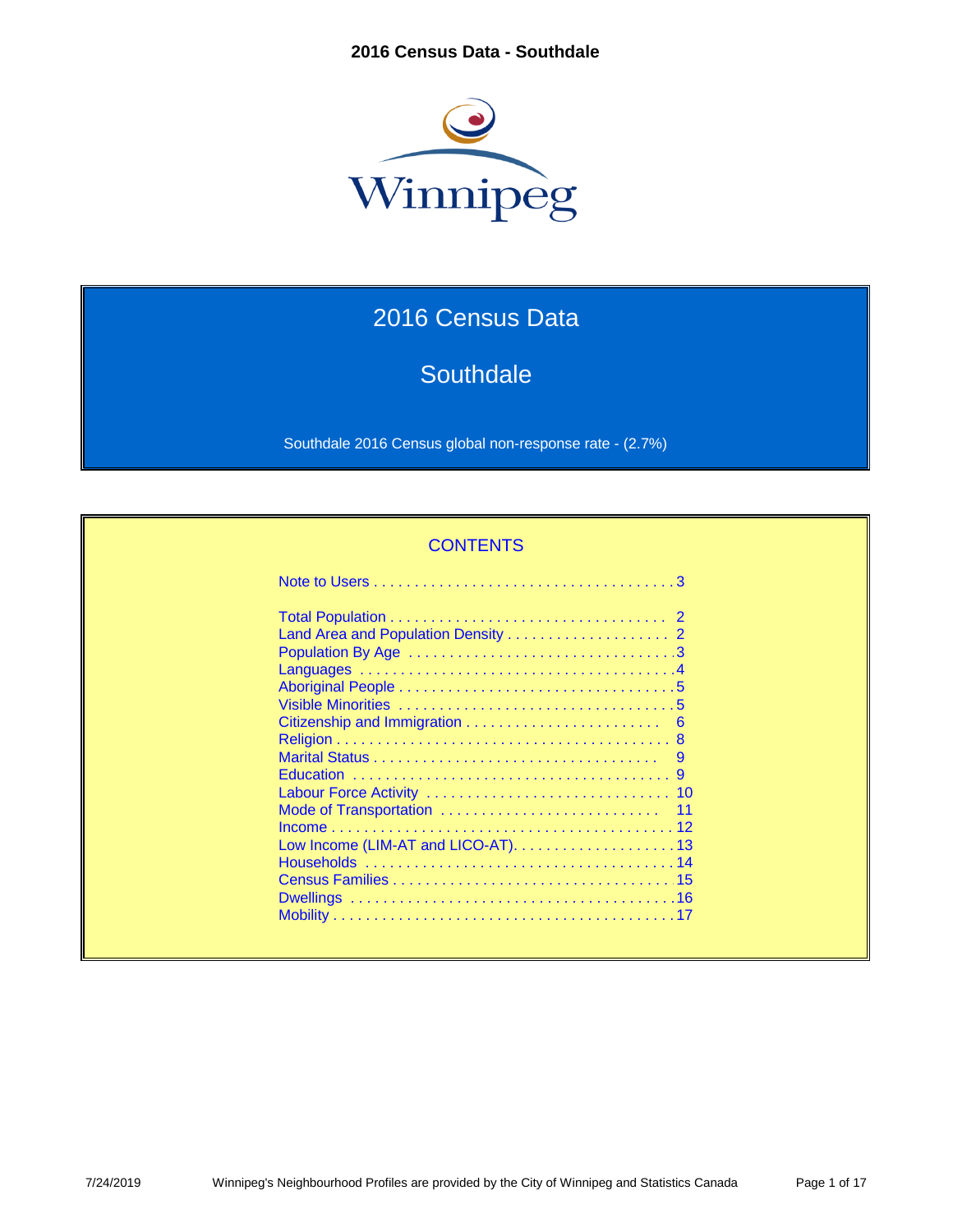| <b>TOTAL POPULATION</b>      |               | Southdale | <b>CITY OF WINNIPEG</b> |          |
|------------------------------|---------------|-----------|-------------------------|----------|
|                              | <b>Number</b> | % Change  | Number <sup>3</sup>     | % Change |
| 2016 CENSUS                  | 6,450         | $-2.5%$   | 705,244                 | 6.3%     |
| 2011 CENSUS                  | 6,615         | $-1.4%$   | 663.617                 | 4.8%     |
| 2006 CENSUS                  | 6.710         | $-4.3%$   | 633.451                 | 2.2%     |
| 2001 CENSUS                  | 7,010         | $-1.7%$   | 619.544                 | 0.2%     |
| 1996 CENSUS                  | 7,130         | 2.6%      | 618,477                 | 0.5%     |
| 1991 CENSUS                  | 6,950         | 3.0%      | 615.215                 | 3.5%     |
| 1986 CENSUS <sup>4</sup>     | 6,745         | $-24.1%$  | 594,555                 | 5.3%     |
| 1981 CENSUS $\overline{S^4}$ | 8,890         | 39.3%     | 564,475                 | 0.6%     |
| 1976 CENSUS <sup>4</sup>     | 6,380         | 101.3%    | 560.875                 | 4.8%     |
| 1971 CENSUS <sup>4</sup>     | 3,170         | -         | 535.100                 |          |

<sup>1</sup> Includes the Non-Institutional population only. Source: Statistics Canada Census Data.

 $^2$  Change in percent (%) from previous census year.<br><sup>3</sup> Includes the Institutional and Non-Institutional population. Source: Statistics Canada Census Data.<br><sup>4</sup> Usedinglay is included in Winnipeg figures up to 1986.

Headingley is included in Winnipeg figures up to 1986.

| <b>Southdale</b>              | (km <sup>2</sup> ) | (per $km^2$ ) | <b>City Area</b> | City Area $(km^2)$ |
|-------------------------------|--------------------|---------------|------------------|--------------------|
| All                           | 3.0                | 2.123.1       | 0.6%             | 475.2              |
| Populated neighbourhoods only | 3.0                | 2.123.1       | 0.8%             | 368.2              |
|                               |                    |               |                  |                    |

<sup>1</sup> Source: The City of Winnipeg.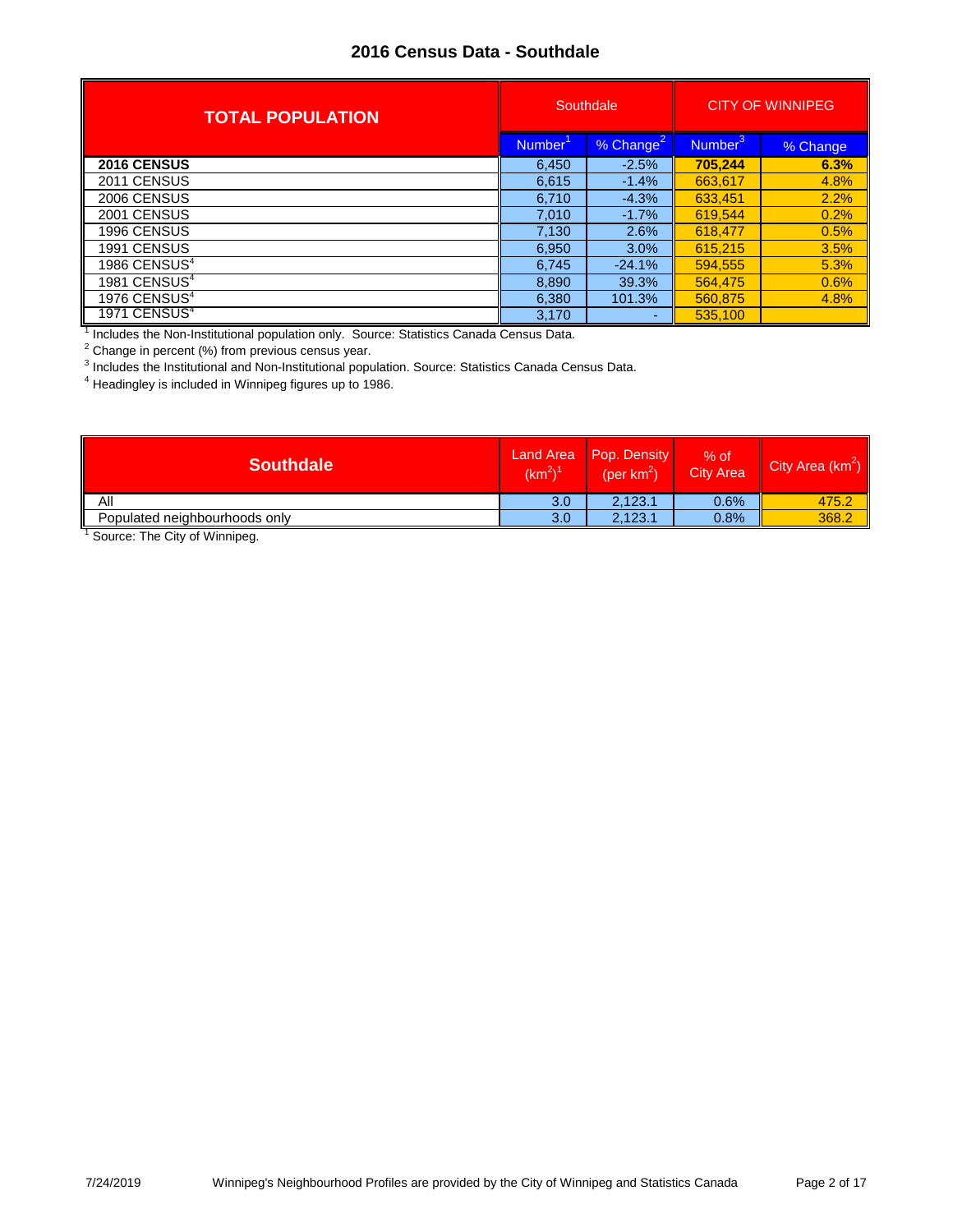The source for the following data is the Community Social Data Strategy, Custom Tabulation, Statistics Canada, Census of Population - 2016.

#### NOTE TO USERS:

Some definitions for the 2016 Census have changed, for more information refer to the definitions posted on the Statistics Canada 2016 Census Dictionary site at:

[http://www12.statcan.gc.ca/census-recensement/2016/ref/dict/](http://www12.statcan.gc.ca/census-recensement/2016/ref/dict/index-eng.cfm)index-eng.cfm

A 25% sample was used to compile statistics. One in four households were surveyed and the results were then multiplied to obtain representative data for the whole community.

Statistics Canada rounds numbers over ten to the nearest five, which may cause some totals to be off by five, ten, or more. Numbers less than ten are rounded to zero or ten.

[Questions or Clarifications can be emailed to: NeighbourhoodProf](mailto:NeighbourhoodProfiles@Winnipeg.ca)iles@Winnipeg.ca

| <b>POPULATION BY AGE</b>    |                |                | <b>CITY OF</b><br><b>WINNIPEG</b> |           |
|-----------------------------|----------------|----------------|-----------------------------------|-----------|
| Age Group <sup>1</sup>      | <b>Male</b>    | Female         | % of Total                        | % of Pop. |
| 0 to 4 years                | 135            | 110            | 3.8%                              | 5.7%      |
| 5 to 9 years                | 200            | 105            | 4.7%                              | 5.8%      |
| 10 to 14 years              | 190            | 235            | 6.6%                              | 5.7%      |
| $\overline{15}$ to 19 years | 250            | 250            | 7.7%                              | 6.2%      |
| 20 to 24 years              | 225            | 270            | 7.7%                              | 7.3%      |
| 25 to 29 years              | 170            | 145            | 4.9%                              | 7.5%      |
| 30 to 34 years              | 115            | 150            | 4.1%                              | 7.4%      |
| 35 to 39 years              | 175            | 155            | 5.1%                              | 6.9%      |
| 40 to 44 years              | 210            | 255            | 7.2%                              | 6.6%      |
| 45 to 49 years              | 180            | 205            | 6.0%                              | 6.5%      |
| 50 to 54 years              | 260            | 300            | 8.7%                              | 7.2%      |
| 55 to 59 years              | 255            | 230            | 7.5%                              | 6.9%      |
| 60 to 64 years              | 210            | 260            | 7.3%                              | 6.0%      |
| 65 to 69 years              | 255            | 250            | 7.8%                              | 5.1%      |
| 70 to 74 years              | 155            | 145            | 4.6%                              | 3.5%      |
| 75 to 79 years              | 120            | 75             | 3.0%                              | 2.5%      |
| 80 to 84 years              | 70             | 55             | 1.9%                              | 1.9%      |
| 85 to 89 years              | 35             | 30             | 1.0%                              | 1.1%      |
| 90 to 94 years              | $\overline{0}$ | 20             | 0.3%                              | 0.4%      |
| 95 to 99 years              | $\overline{0}$ | $\overline{0}$ | 0.0%                              | 0.1%      |
| 100 years and over          | $\overline{0}$ | $\overline{0}$ | 0.0%                              | 0.0%      |
| <b>TOTAL</b>                | 3,210          | 3,245          | 100.0%                            | 100.0%    |

 $1$  Note that the age ranges have changed from previous years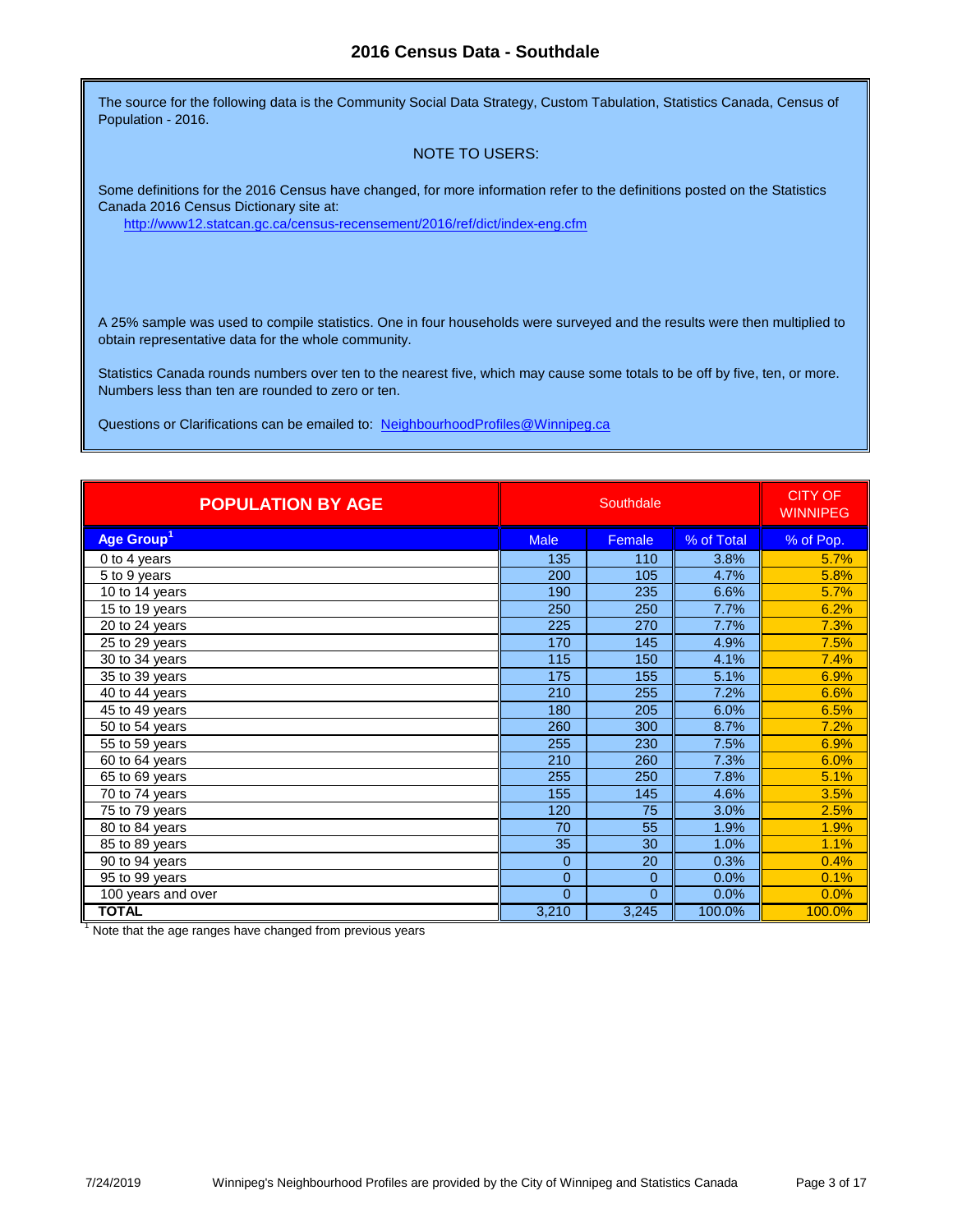| <b>LANGUAGES</b>                 | Southdale     |            | <b>CITY OF WINNIPEG</b> |           |
|----------------------------------|---------------|------------|-------------------------|-----------|
| <b>Official Languages Spoken</b> | <b>Number</b> | % of Total | <b>Number</b>           | % of Pop. |
| English only                     | 5,080         | 78.8%      | 608,795                 | 88.2%     |
| English and French               | 1,320         | 20.5%      | 69,355                  | 10.1%     |
| Neither English nor French       | 45            | 0.7%       | 10,990                  | 1.6%      |
| French only                      | 0             | 0.0%       | 875                     | 0.1%      |
| <b>TOTAL</b>                     | 6.445         | 100.0%     | 690.015                 | 100.0%    |

| <b>Knowledge of Non-official Languages Spoken (Top 30)</b> | <b>Number</b>   | % of Total | % of Pop. <sup>1</sup> | % of Pop. <sup>2</sup> |
|------------------------------------------------------------|-----------------|------------|------------------------|------------------------|
| Tagalog (Pilipino, Filipino)                               | 135             | 13.0%      | 2.1%                   | 6.4%                   |
| Punjabi (Panjabi)                                          | 45              | 4.3%       | 0.7%                   | 2.5%                   |
| German                                                     | 100             | 9.6%       | 1.6%                   | 1.9%                   |
| Mandarin                                                   | 35              | 3.4%       | 0.5%                   | 1.3%                   |
| Ukrainian                                                  | 85              | 8.2%       | 1.3%                   | 1.1%                   |
| Spanish                                                    | 20              | 1.9%       | 0.3%                   | 1.0%                   |
| Cantonese                                                  | 35              | 3.4%       | 0.5%                   | 0.9%                   |
| Portuguese                                                 | 45              | 4.3%       | 0.7%                   | 0.8%                   |
| Russian                                                    | 50              | 4.8%       | 0.8%                   | 0.8%                   |
| Polish                                                     | $\overline{15}$ | 1.4%       | 0.2%                   | 0.7%                   |
| Arabic                                                     | 50              | 4.8%       | 0.8%                   | 0.6%                   |
| Vietnamese                                                 | 15              | 1.4%       | 0.2%                   | 0.5%                   |
| Korean                                                     | $\overline{35}$ | 3.4%       | 0.5%                   | 0.5%                   |
| Italian                                                    | 75              | 7.2%       | 1.2%                   | 0.5%                   |
| Urdu                                                       | $\overline{25}$ | 2.4%       | 0.4%                   | 0.4%                   |
| Gujarati                                                   | $\overline{15}$ | 1.4%       | 0.2%                   | 0.3%                   |
| Hindi                                                      | 15              | 1.4%       | 0.2%                   | 0.3%                   |
| Persian (Farsi)                                            | 15              | 1.4%       | 0.2%                   | 0.3%                   |
| Tigrigna                                                   | $\mathbf 0$     | 0.0%       | 0.0%                   | 0.2%                   |
| Ojibway                                                    | $\overline{0}$  | 0.0%       | 0.0%                   | 0.2%                   |
| Amharic                                                    | 10              | 1.0%       | 0.2%                   | 0.2%                   |
| Somali                                                     | 10              | 1.0%       | 0.2%                   | 0.2%                   |
| Ilocano                                                    | 10              | 1.0%       | 0.2%                   | 0.2%                   |
| Greek                                                      | $\overline{15}$ | 1.4%       | 0.2%                   | 0.2%                   |
| Dutch                                                      | 10              | 1.0%       | 0.2%                   | 0.2%                   |
| Bengali                                                    | $\overline{0}$  | 0.0%       | 0.0%                   | 0.2%                   |
| Cebuano                                                    | $\overline{0}$  | 0.0%       | 0.0%                   | 0.1%                   |
| Yoruba                                                     | $\overline{0}$  | 0.0%       | 0.0%                   | 0.1%                   |
| Croatian                                                   | 10              | 1.0%       | 0.2%                   | 0.1%                   |
| Hungarian                                                  | 20              | 1.9%       | 0.3%                   | 0.1%                   |
| Other Languages <sup>3</sup>                               | 145             | 13.9%      | 2.2%                   | 2.9%                   |
| <b>TOTAL</b>                                               | 1,040           | 100.0%     | 16.1%                  | 25.8%                  |

<sup>1</sup> Percent of neighbourhood population.

<sup>2</sup> Percent of Winnipeg population.

<sup>3</sup> "Knowledge of Non-official Languages Spoken" has been limited to the top 30 languages, for a full list see the "Selected Topics" page **[Selected Topics Data](http://winnipeg.ca/census/2016/Selected Topics/default.asp)**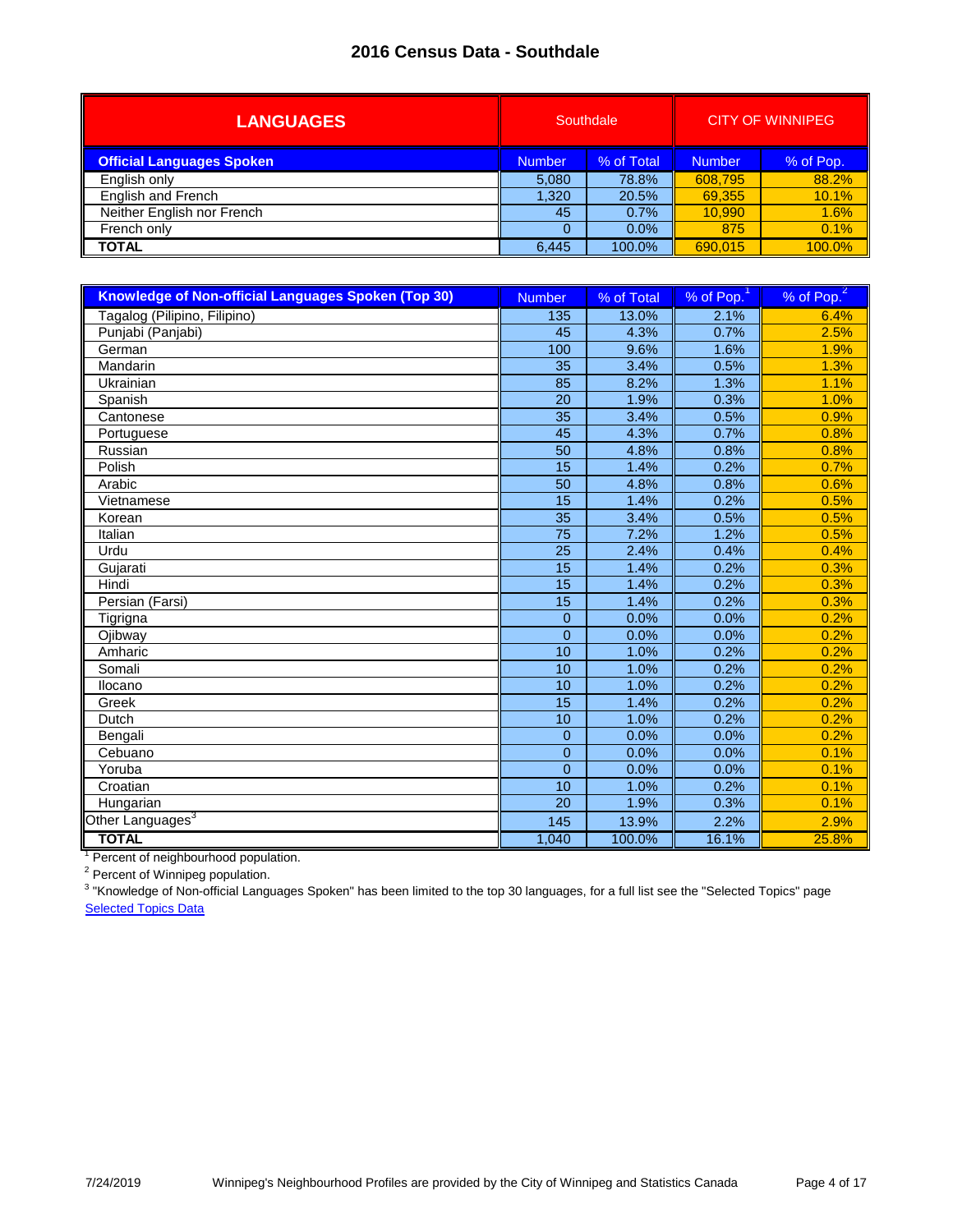| <b>ABORIGINAL PEOPLE</b>                              |               | <b>CITY OF</b><br><b>WINNIPEG</b> |           |           |
|-------------------------------------------------------|---------------|-----------------------------------|-----------|-----------|
| <b>Aboriginal Identity</b>                            | <b>Number</b> | % of Total                        | % of Pop. | % of Pop. |
| Métis single identity                                 | 380           | 79.2%                             | 5.9%      | 6.6%      |
| First Nations (North American Indian) single identity | 90            | 18.8%                             | $1.4\%$   | 5.3%      |
| Inuk (Inuit) single identity                          | 0             | 0.0%                              | $0.0\%$   | 0.0%      |
| Multiple Aboriginal identities                        | 10            | 2.1%                              | 0.2%      | 0.2%      |
| Aboriginal identities not included elsewhere          | 0             | 0.0%                              | $0.0\%$   | 0.1%      |
| <b>TOTAL</b>                                          | 480           | 100.0%                            | 7.4%      | 12.2%     |

<sup>1</sup> Percent of neighbourhood population.<br><sup>2</sup> Percent of Winnipeg population.

| <b>Aboriginal Ancestry'</b>                               | <b>Number</b> | % of Total | % of Pop. | % of Pop. |
|-----------------------------------------------------------|---------------|------------|-----------|-----------|
| First Nations (North American Indian) Aboriginal ancestry | 175           | 27.6%      | 2.7%      | 6.2%      |
| Métis ancestry                                            | 460           | 72.4%      | 7.1%      | 6.8%      |
| Inuit ancestry                                            |               | 0.0%       | $0.0\%$   | 0.1%      |
| <b>TOTAL</b>                                              | 635           | 100.0%     | 9.8%      | 13.1%     |

<sup>1</sup> 'Aboriginal Ancestry' was referred to as 'Aboriginal Origin' prior to the 2006 Census.

<sup>2</sup> Percent of neighbourhood population.<br><sup>3</sup> Percent of Winnipeg population.

[Selected Topics Data](http://winnipeg.ca/census/2016/Selected Topics/default.asp)

| <b>VISIBLE MINORITIES</b>               |               |            | <b>CITY OF</b><br><b>WINNIPEG</b> |                        |
|-----------------------------------------|---------------|------------|-----------------------------------|------------------------|
| <b>Visible Minority Group</b>           | <b>Number</b> | % of Total | % of Pop.                         | % of Pop. <sup>2</sup> |
| Filipino                                | 225           | 23.4%      | 3.5%                              | 10.6%                  |
| South Asian                             | 235           | 24.5%      | 3.6%                              | 5.4%                   |
| <b>Black</b>                            | 170           | 17.7%      | 2.6%                              | 3.9%                   |
| Chinese                                 | 85            | 8.9%       | 1.3%                              | 2.8%                   |
| Southeast Asian                         | 50            | 5.2%       | 0.8%                              | 1.1%                   |
| Latin American                          | 25            | 2.6%       | 0.4%                              | 1.0%                   |
| Arab                                    | 70            | 7.3%       | 1.1%                              | 0.7%                   |
| Korean                                  | 45            | 4.7%       | 0.7%                              | 0.5%                   |
| West Asian                              | 0             | 0.0%       | 0.0%                              | 0.4%                   |
| Japanese                                | 25            | 2.6%       | 0.4%                              | 0.2%                   |
| Multiple visible minorities             | 15            | 1.6%       | 0.2%                              | 0.9%                   |
| Visible minority not included elsewhere | 15            | 1.6%       | 0.2%                              | 0.4%                   |
| <b>TOTAL</b>                            | 960           | 100.0%     | 14.9%                             | 28.0%                  |

<sup>1</sup> Percent of neighbourhood population.

<sup>2</sup> Percent of Winnipeg population.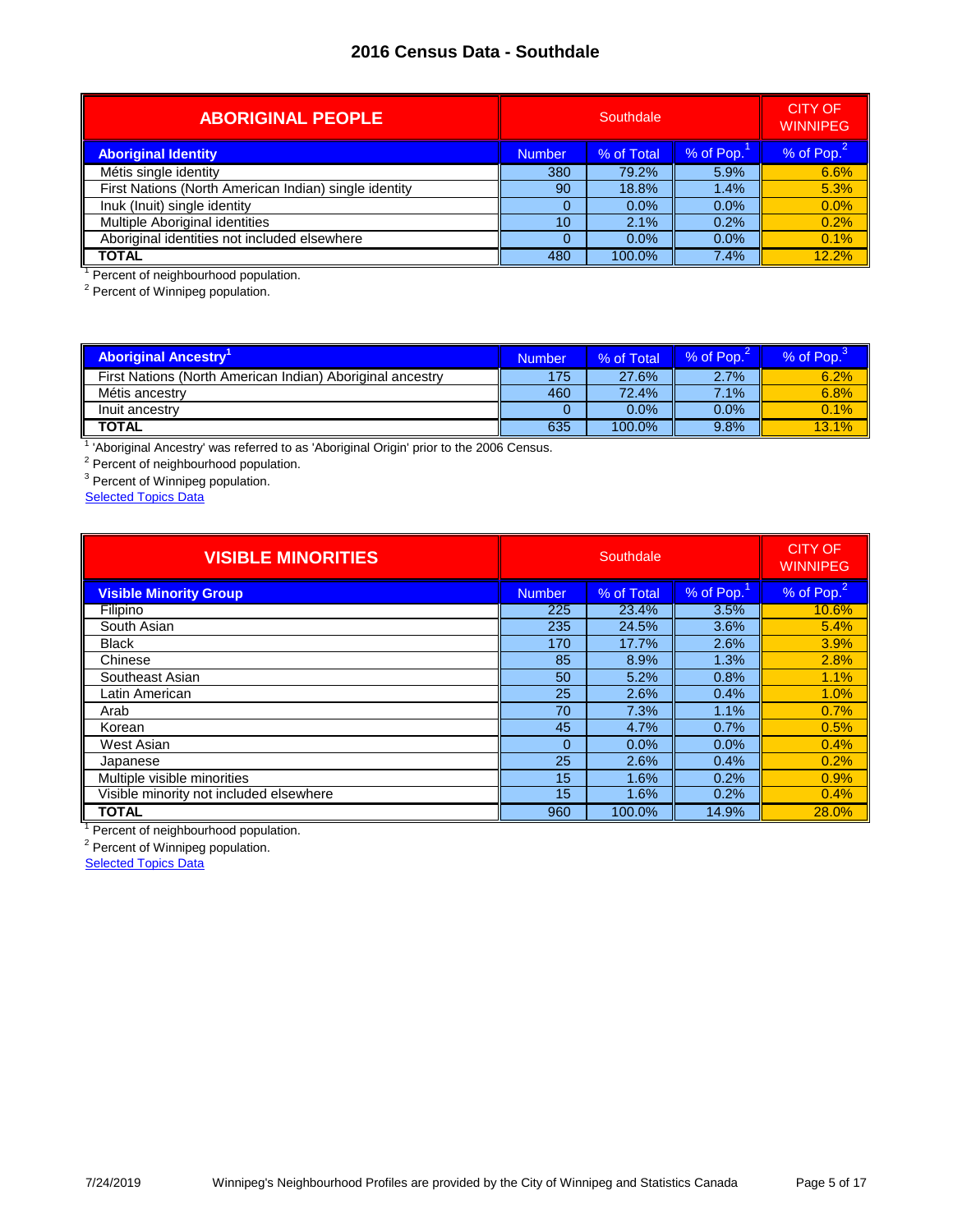| <b>CITIZENSHIP</b>                 | Southdale     |            |               | <b>CITY OF WINNIPEG</b> |
|------------------------------------|---------------|------------|---------------|-------------------------|
| <b>Canadian Citizenship Status</b> | <b>Number</b> | % of Total | <b>Number</b> | % of Total              |
| Canadian citizens                  | 6,065         | 94.0%      | 609.450       | 88.3%                   |
| Not Canadian citizens              | 385           | 6.0%       | 80.555        | 11.7%                   |
| <b>TOTAL</b>                       | 6.450         | 100.0%     | 690.005       | 100.0%                  |

| <b>IMMIGRATION</b>                                             |                  | Southdale  |                        | <b>CITY OF</b><br><b>WINNIPEG</b> |
|----------------------------------------------------------------|------------------|------------|------------------------|-----------------------------------|
| <b>Place of Birth</b>                                          | <b>Number</b>    | % of Total | % of Pop. <sup>1</sup> | $%$ of Pop. $2$                   |
| Philippines                                                    | 175              | 16.2%      | 2.7%                   | 8.3%                              |
| India                                                          | 115              | 10.6%      | 1.8%                   | 2.8%                              |
| China                                                          | $\overline{35}$  | 3.2%       | 0.5%                   | 1.1%                              |
| <b>United Kingdom</b>                                          | 90               | 8.3%       | 1.4%                   | 1.0%                              |
| Poland                                                         | $\overline{15}$  | 1.4%       | 0.2%                   | 0.6%                              |
| <b>United States</b>                                           | 20               | 1.9%       | 0.3%                   | 0.6%                              |
| <b>Viet Nam</b>                                                | $\overline{20}$  | 1.9%       | 0.3%                   | 0.6%                              |
| Germany                                                        | $\overline{15}$  | 1.4%       | 0.2%                   | 0.6%                              |
| Portugal                                                       | $\overline{25}$  | 2.3%       | 0.4%                   | 0.6%                              |
| Ukraine                                                        | $\overline{15}$  | 1.4%       | 0.2%                   | 0.5%                              |
| Nigeria                                                        | $\overline{0}$   | 0.0%       | 0.0%                   | 0.5%                              |
| Pakistan                                                       | 40               | 3.7%       | 0.6%                   | 0.4%                              |
| Korea, South                                                   | 20               | 1.9%       | 0.3%                   | 0.4%                              |
| Italy                                                          | 65               | 6.0%       | 1.0%                   | 0.4%                              |
| Ethiopia                                                       | 15               | 1.4%       | 0.2%                   | 0.3%                              |
| <b>Russian Federation</b>                                      | 35               | 3.2%       | 0.5%                   | 0.3%                              |
| Jamaica                                                        | 25               | 2.3%       | 0.4%                   | 0.2%                              |
| El Salvador                                                    | 10               | 0.9%       | 0.2%                   | 0.2%                              |
| <b>Trinidad and Tobago</b>                                     | $\overline{15}$  | 1.4%       | 0.2%                   | 0.2%                              |
| Hong Kong                                                      | $\overline{0}$   | 0.0%       | 0.0%                   | 0.2%                              |
| Guyana                                                         | 10               | 0.9%       | 0.2%                   | 0.2%                              |
| Iran                                                           | 10               | 0.9%       | 0.2%                   | 0.1%                              |
| Bosnia and Herzegovina                                         | 25               | 2.3%       | 0.4%                   | 0.1%                              |
| Netherlands                                                    | 10               | 0.9%       | 0.2%                   | 0.1%                              |
| Sri Lanka                                                      | 10               | 0.9%       | 0.2%                   | 0.1%                              |
| Egypt                                                          | $\overline{15}$  | 1.4%       | 0.2%                   | 0.1%                              |
| Kenya                                                          | $\overline{15}$  | 1.4%       | 0.2%                   | 0.1%                              |
| Croatia                                                        | $\overline{0}$   | 0.0%       | 0.0%                   | 0.1%                              |
| Bangladesh                                                     | $\overline{0}$   | 0.0%       | 0.0%                   | 0.1%                              |
| Iraq                                                           | 10               | 0.9%       | 0.2%                   | 0.1%                              |
| All other places of birth <sup>3</sup>                         | $\overline{225}$ | 20.8%      | 3.5%                   | 4.5%                              |
| <b>TOTAL</b><br>$\cdot$ $\cdot$ $\cdot$<br>$\overline{\cdots}$ | 1,080            | 100.0%     | 16.7%                  | 25.5%                             |

<sup>1</sup> Percent of neighbourhood population.

<sup>2</sup> Percent of Winnipeg population.

**[Selected Topics Data](http://winnipeg.ca/census/2016/Selected Topics/default.asp)** <sup>3</sup> "Place of Birth" has been limited to the top 30 places of birth, for a full list see the "Selected Topics" page (link below)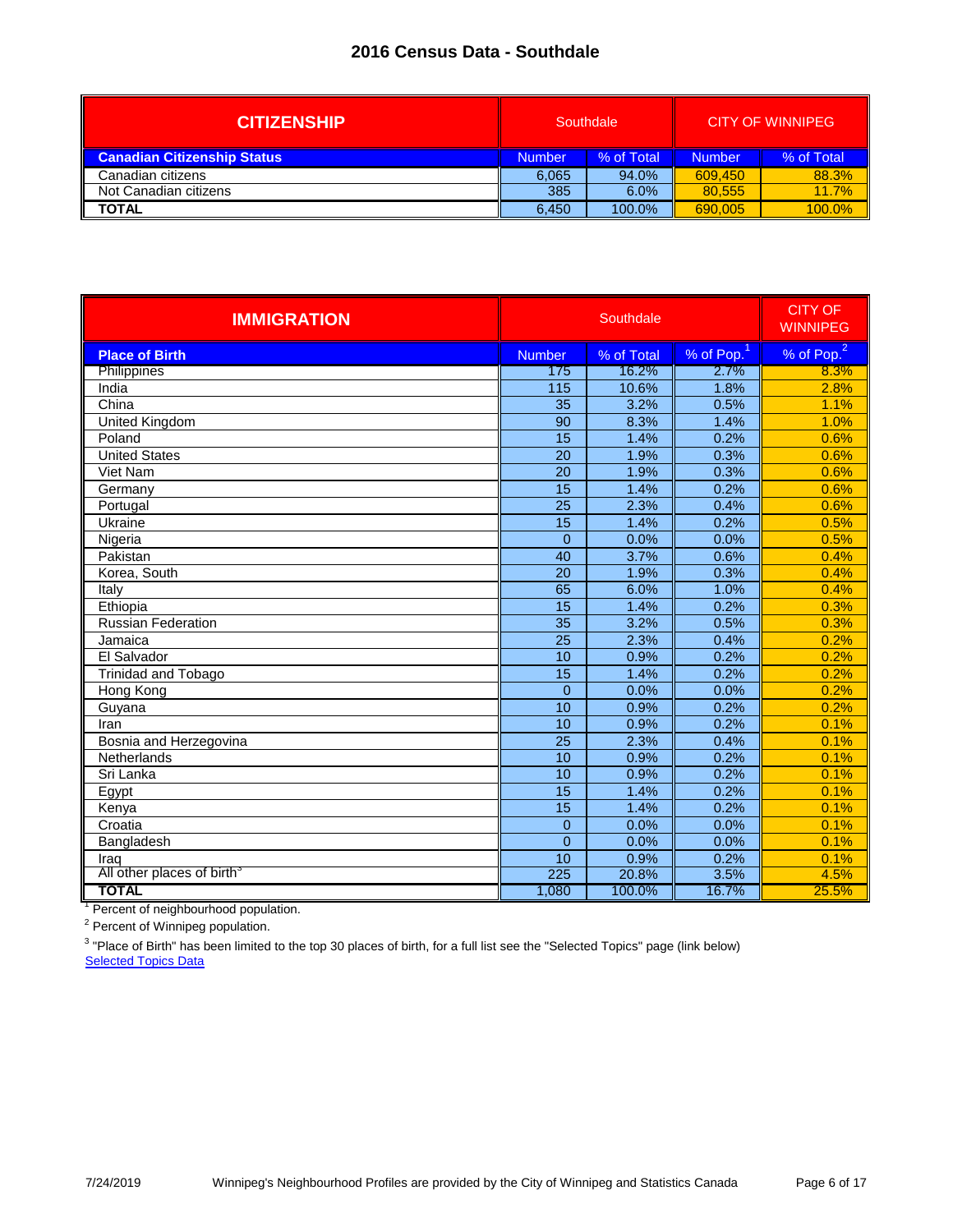| <b>Period of Immigration</b> | Number | % of Total | % of Pop. | % of $Pop.$ |
|------------------------------|--------|------------|-----------|-------------|
| Before 1981                  | 405    | 38.8%      | 6.3%      | 5.5%        |
| 1981 to 1990                 | 135    | 12.9%      | 2.1%      | 2.3%        |
| 1991 to 2000                 | 80     | 7.7%       | 1.2%      | 2.6%        |
| 2001 to 2010                 | 185    | 17.7%      | 2.9%      | 7.6%        |
| 2001 to 2005                 | 80     | 7.7%       | 1.2%      | 2.3%        |
| 2006 to 2010                 | 105    | 10.0%      | 1.6%      | 5.3%        |
| 2011 to 2016                 | 240    | 23.0%      | 3.7%      | 7.5%        |
| <b>TOTAL</b>                 | 1,045  | 100.0%     | 16.2%     | 25.5%       |

<sup>1</sup> Percent of neighbourhood population.

<sup>2</sup> Percent of Winnipeg population.

| <b>Number</b> | % of Total | % of Pop. | % of Pop. |
|---------------|------------|-----------|-----------|
| .165          | 18.1%      | $18.1\%$  | 27.9%     |
| 1.085         | 16.8%      | 16.8%     | 18.5%     |
| 4.200         | 65.1%      | 65.1%     | 53.6%     |
| 6.450         | 100.0%     | 100.0%    | 100.0%    |
|               |            |           |           |

<sup>1</sup> Percent of neighbourhood population.<br><sup>2</sup> Percent of Winnipeg population.

| <b>Recent Immigration (Top 30)</b>     | <b>Number</b>   | % of Total | $%$ of Pop. $1$ | % of Pop. <sup>2</sup> |
|----------------------------------------|-----------------|------------|-----------------|------------------------|
| Philippines                            | 65              | 27.1%      | $1.0\%$         | 2.8%                   |
| India                                  | 50              | 20.8%      | 0.8%            | 1.4%                   |
| China                                  | 10              | 4.2%       | 0.2%            | 0.4%                   |
| Nigeria                                | $\Omega$        | 0.0%       | 0.0%            | 0.3%                   |
| Pakistan                               | 30              | 12.5%      | 0.5%            | 0.2%                   |
| Korea, South                           | $\overline{0}$  | 0.0%       | 0.0%            | 0.2%                   |
| Ukraine                                | $\overline{15}$ | 6.3%       | 0.2%            | 0.1%                   |
| Eritrea                                | $\overline{0}$  | 0.0%       | 0.0%            | 0.1%                   |
| <b>Russian Federation</b>              | $\overline{0}$  | 0.0%       | 0.0%            | 0.1%                   |
| Congo, Democratic Republic of the      | 10              | 4.2%       | 0.2%            | 0.1%                   |
| Ethiopia                               | $\overline{0}$  | 0.0%       | 0.0%            | 0.1%                   |
| <b>United States</b>                   | $\overline{0}$  | 0.0%       | 0.0%            | 0.1%                   |
| Israel                                 | $\overline{0}$  | 0.0%       | 0.0%            | 0.1%                   |
| Syria                                  | $\overline{0}$  | 0.0%       | 0.0%            | 0.1%                   |
| Viet Nam                               | $\overline{15}$ | 6.3%       | 0.2%            | 0.1%                   |
| Iran                                   | $\overline{0}$  | 0.0%       | 0.0%            | 0.1%                   |
| Somalia                                | $\overline{0}$  | 0.0%       | 0.0%            | 0.1%                   |
| Egypt                                  | 15              | 6.3%       | 0.2%            | 0.1%                   |
| Bangladesh                             | $\pmb{0}$       | 0.0%       | 0.0%            | 0.0%                   |
| Iraq                                   | $\overline{0}$  | 0.0%       | 0.0%            | 0.0%                   |
| Saudi Arabia                           | $\Omega$        | 0.0%       | 0.0%            | 0.0%                   |
| United Kingdom                         | $\overline{0}$  | 0.0%       | 0.0%            | 0.0%                   |
| Jamaica                                | $\overline{0}$  | 0.0%       | 0.0%            | 0.0%                   |
| Mexico                                 | $\mathbf{0}$    | 0.0%       | 0.0%            | 0.0%                   |
| Sri Lanka                              | $\overline{0}$  | 0.0%       | 0.0%            | 0.0%                   |
| Nepal                                  | $\overline{0}$  | 0.0%       | 0.0%            | 0.0%                   |
| Other places of birth in Africa        | $\overline{0}$  | 0.0%       | 0.0%            | 0.2%                   |
| Other places of birth in Asia          | 15              | 6.3%       | 0.2%            | 0.2%                   |
| Other places of birth in Europe        | 15              | 6.3%       | 0.2%            | 0.1%                   |
| Other places of birth in Americas      | $\overline{0}$  | 0.0%       | 0.0%            | 0.1%                   |
| All other places of birth <sup>3</sup> | $\overline{0}$  | 0.0%       | 0.0%            | 0.3%                   |
| <b>TOTAL</b>                           | 240             | 100.0%     | 3.7%            | 7.5%                   |

<sup>1</sup> Percent of neighbourhood population.

<sup>2</sup> Percent of Winnipeg population.

**[Selected Topics Data](http://winnipeg.ca/census/2016/Selected Topics/default.asp)** <sup>3</sup> "Recent Immigration" has been limited to the top 30 places of birth, for a full list see the "Selected Topics" page (link below)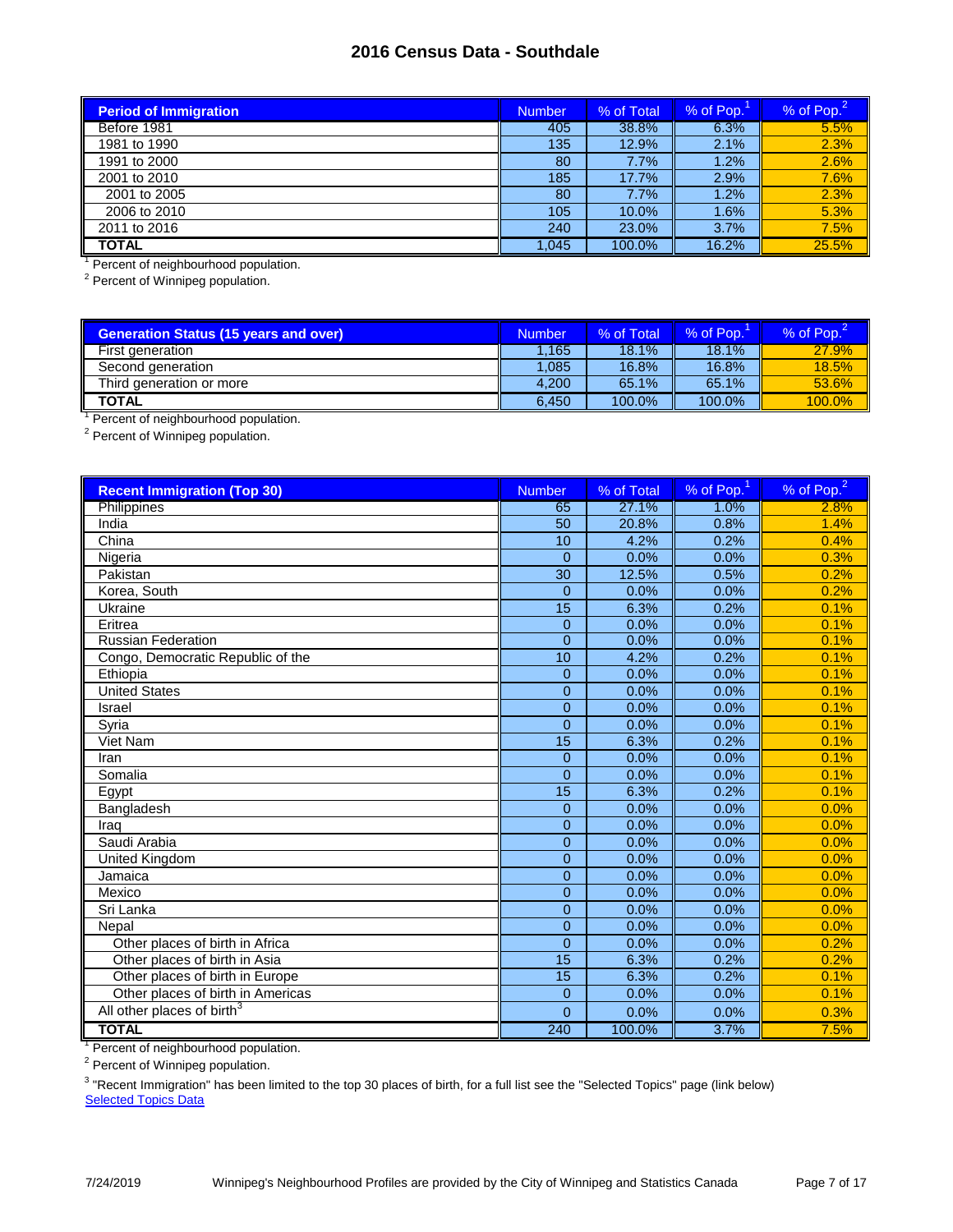| <b>RELIGION (2011 NHS)<sup>1</sup></b> |               |            | <b>CITY OF</b><br><b>WINNIPEG</b> |                        |
|----------------------------------------|---------------|------------|-----------------------------------|------------------------|
| <b>Selected Religions</b>              | <b>Number</b> | % of Total | % of Pop. <sup>2</sup>            | % of Pop. <sup>3</sup> |
| Catholic                               | 2,115         | 31.8%      | 32.0%                             | 29.4%                  |
| United Church                          | 780           | 11.7%      | 11.8%                             | 8.1%                   |
| Anglican                               | 315           | 4.7%       | 4.8%                              | 4.5%                   |
| Lutheran                               | 370           | 5.6%       | 5.6%                              | 3.1%                   |
| Muslim                                 | 170           | 2.6%       | 2.6%                              | 1.7%                   |
| Jewish                                 | 45            | 0.7%       | 0.7%                              | 1.6%                   |
| <b>Baptist</b>                         | 115           | 1.7%       | 1.7%                              | 1.6%                   |
| Pentecostal                            | 90            | 1.4%       | 1.4%                              | 1.5%                   |
| <b>Christian Orthodox</b>              | 75            | 1.1%       | 1.1%                              | 1.5%                   |
| Sikh                                   | 60            | 0.9%       | 0.9%                              | 1.5%                   |
| Hindu                                  | 65            | 1.0%       | 1.0%                              | 1.0%                   |
| <b>Buddhist</b>                        | 30            | 0.5%       | 0.5%                              | 1.0%                   |
| Presbyterian                           | 45            | 0.7%       | 0.7%                              | 0.7%                   |
| Traditional (Aboriginal) Spirituality  | $\Omega$      | 0.0%       | 0.0%                              | 0.3%                   |
| Other Christian                        | 930           | 14.0%      | 14.1%                             | 12.7%                  |
| Other religions                        | $\Omega$      | 0.0%       | 0.0%                              | 0.4%                   |
| No religious affiliation               | 1,450         | 21.8%      | 21.9%                             | 28.4%                  |
| <b>TOTAL</b>                           | 6,655         | 100.0%     | 100.6%                            | 99.1%                  |

<sup>1</sup> Religion is only asked on the Census every 10 years all figures are 2011

<sup>2</sup> Percent of 2011 neighbourhood population.<br><sup>3</sup> Percent of 2011 Winnipeg population.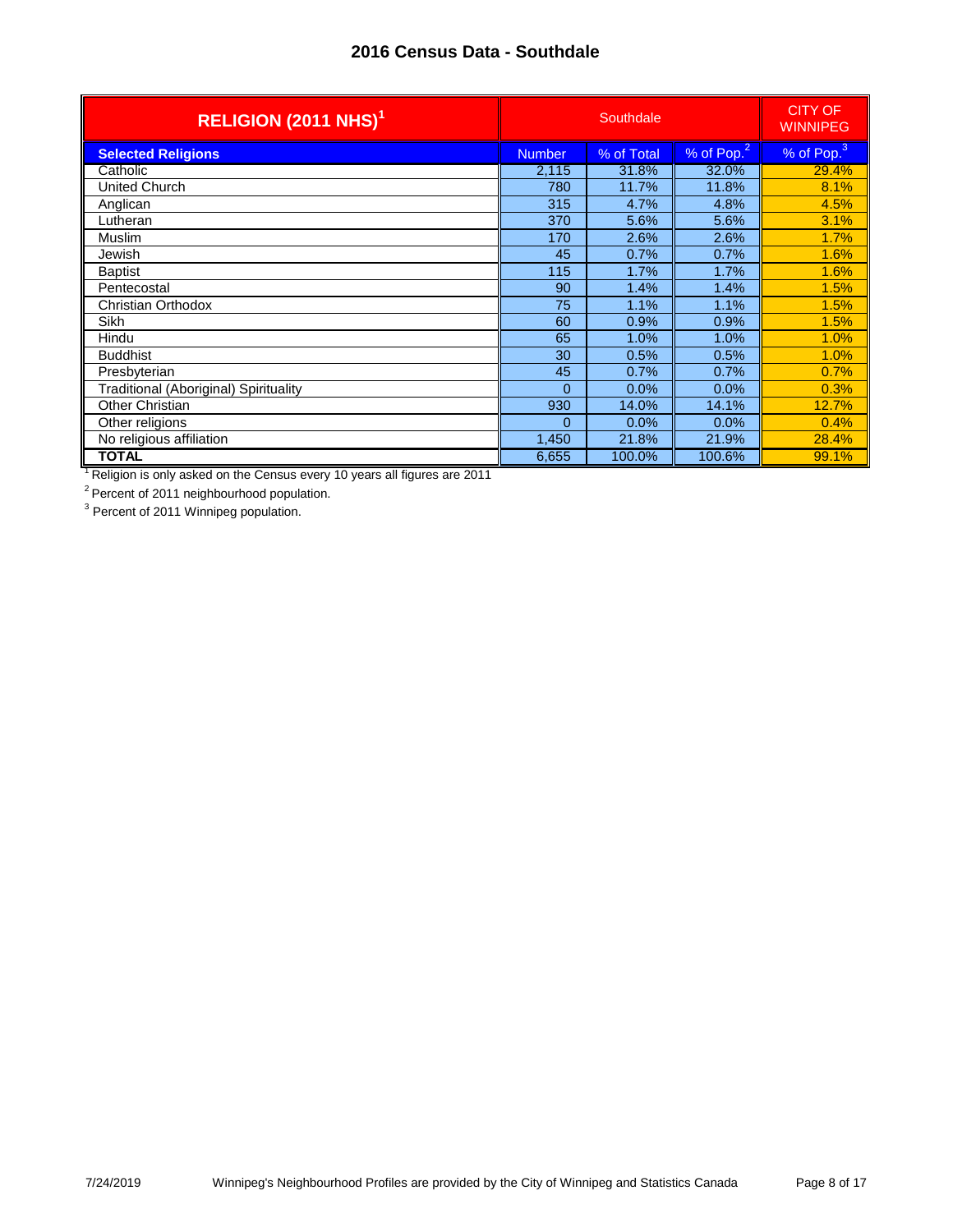| <b>MARITAL STATUS</b>                        | Southdale     |            | <b>CITY OF WINNIPEG</b> |            |
|----------------------------------------------|---------------|------------|-------------------------|------------|
| 15 years and over                            | <b>Number</b> | % of Total | Number                  | % of Total |
| Married or living with a common-law partner  | 3,475         | 63.5%      | 314,565                 | 55.0%      |
| Married (and not separated)                  | 3,100         | 56.6%      | 265,600                 | 46.5%      |
| Living common law                            | 380           | 6.9%       | 48.970                  | 8.6%       |
| Not living with spouse or common-law partner | 2,000         | 36.5%      | 257,025                 | 45.0%      |
| Single (never legally married)               | 1,415         | 25.8%      | 179,510                 | 31.4%      |
| Separated, but still legally married         | 115           | 2.1%       | 14,680                  | 2.6%       |
| <b>Divorced</b>                              | 215           | 3.9%       | 34,655                  | 6.1%       |
| Widowed                                      | 260           | 4.7%       | 28,175                  | 4.9%       |
| TOTAL                                        | 5,475         | 100.0%     | 571.590                 | $100.0\%$  |

| <b>EDUCATION</b>                                                               | Southdale   |          |            | <b>CITY OF</b><br><b>WINNIPEG</b> |
|--------------------------------------------------------------------------------|-------------|----------|------------|-----------------------------------|
| <b>Post-Secondary Education by Major Field of Study</b><br>(15 years and over) | <b>Male</b> | Female   | % of Total | % of Total                        |
|                                                                                |             |          |            |                                   |
| Business, management and public administration                                 | 300         | 420      | 22.4%      | 21.0%                             |
| Architecture, engineering, and related technologies                            | 520         | 30       | 17.1%      | 18.0%                             |
| Health, parks, recreation and fitness                                          | 95          | 390      | 15.1%      | <b>17.3%</b>                      |
| Social and behavioural sciences and law                                        | 160         | 185      | 10.7%      | 11.2%                             |
| Education                                                                      | 90          | 265      | 11.1%      | 8.3%                              |
| <b>Humanities</b>                                                              | 50          | 120      | 5.3%       | 5.3%                              |
| Personal, protective and transportation services                               | 55          | 65       | 3.7%       | 5.0%                              |
| Mathematics, computer and information sciences                                 | 90          | 60       | 4.7%       | 4.8%                              |
| Physical and life sciences and technologies                                    | 105         | 60       | 5.1%       | 4.0%                              |
| Visual & performing arts, & communications technologies                        | 45          | 30       | 2.3%       | 3.2%                              |
| Agriculture, natural resources and conservation                                | 45          | 30       | 2.3%       | 1.7%                              |
| Other fields of study                                                          | $\Omega$    | $\Omega$ | 0.0%       | 0.0%                              |
| TOTAL                                                                          | 1,555       | 1.655    | 100.0%     | 100.0%                            |

| <b>Highest Certificate, Diploma or Degree</b>                      |        |            |         |            |
|--------------------------------------------------------------------|--------|------------|---------|------------|
| (15 years and over)                                                | Number | % of Total | Number  | % of Total |
| No certificate, diploma or degree                                  | 660    | 12.0%      | 96.910  | 17.0%      |
| High school diploma or equivalent                                  | 1.600  | 29.2%      | 170,845 | 29.9%      |
| Postsecondary certificate, diploma or degree                       | 3,220  | 58.8%      | 303.835 | 53.2%      |
| Apprenticeship or trades certificate or diploma                    | 315    | 5.7%       | 37.375  | 6.5%       |
| College, CEGEP or other non-university certificate or diploma      | 1,055  | 19.3%      | 101,645 | 17.8%      |
| University certificate or diploma below bachelor level             | 195    | 3.6%       | 15.775  | 2.8%       |
| University certificate, diploma or degree at bachelor level or abo | 1,655  | 30.2%      | 149.035 | 26.1%      |
| Bachelor's degree                                                  | 1,150  | 21.0%      | 105,075 | 18.4%      |
| University certificate, diploma or degree above bachelor level     | 140    | 2.6%       | 11,400  | 2.0%       |
| TOTAL                                                              | 5,480  | 100.0%     | 571.590 | 100.0%     |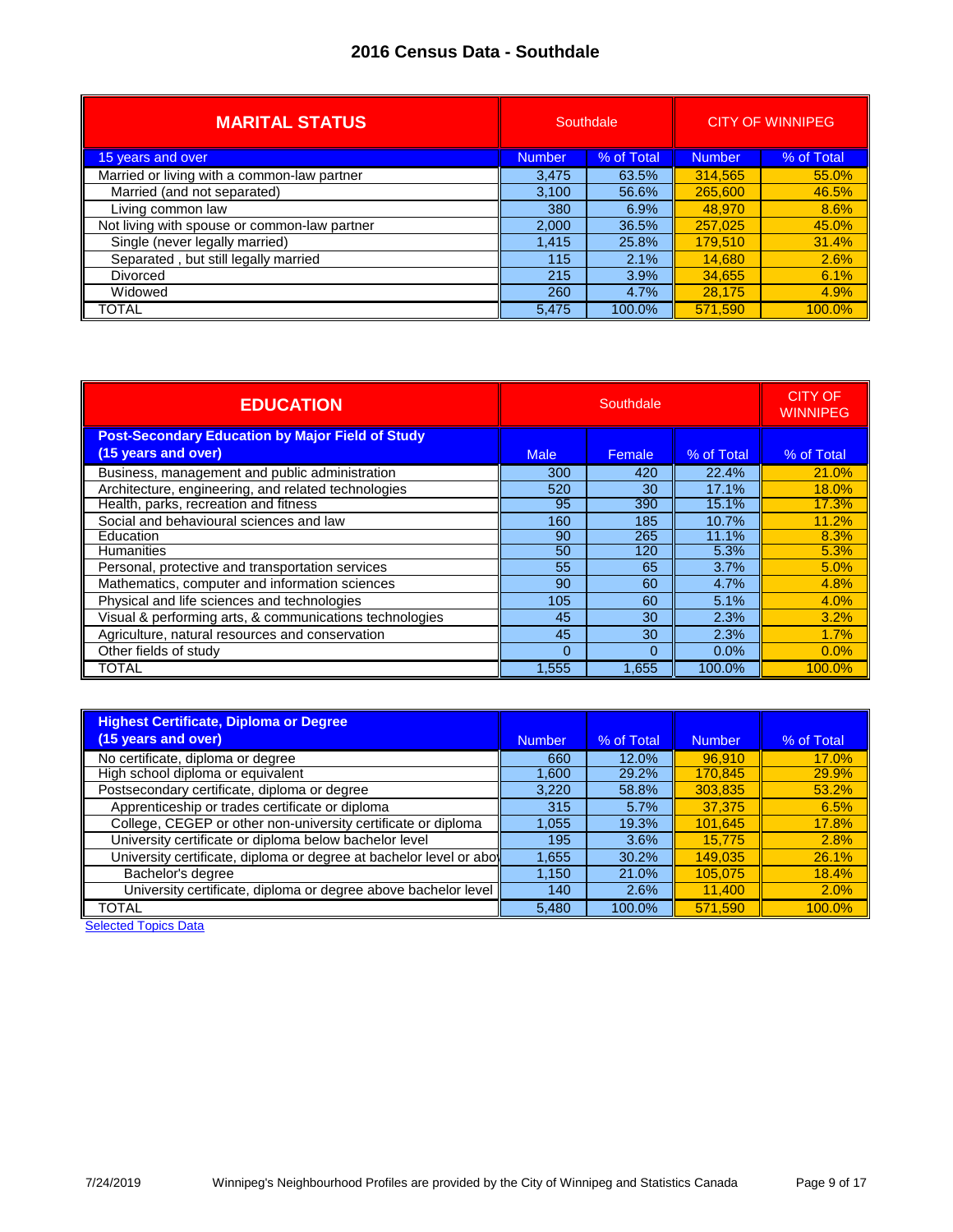| <b>LABOUR FORCE ACTIVITY</b> | Southdale   |        |       | <b>CITY OF</b><br><b>WINNIPEG</b> |
|------------------------------|-------------|--------|-------|-----------------------------------|
| 15 years and over            | <b>Male</b> | Female | All   | All                               |
| In the labour force          | 1.815       | 1,800  | 3,615 | 383,315                           |
| Emploved                     | 1,690       | 1,725  | 3,420 | 358,320                           |
| Unemployed                   | 115         | 75     | 195   | 24,990                            |
| Not in the labour force      | 875         | 990    | 1,865 | 188,280                           |
| Participation rate           | 68.0%       | 65.0%  | 66.0% | 67.0%                             |
| <b>Employment rate</b>       | 63.0%       | 62.0%  | 63.0% | 63.0%                             |
| Unemployment rate            | 6.0%        | 4.0%   | 5.0%  | 7.0%                              |

| <b>Class of Worker</b><br>(15 years and over, in labour force) | <b>Male</b> | Female | % of Total | % of Total |
|----------------------------------------------------------------|-------------|--------|------------|------------|
| Class of worker - Not applicable                               | 10          | 40     | 0.7%       | 1.0%       |
| All classes of worker                                          | 1.800       | 1.760  | 49.6%      | 49.5%      |
| Employee                                                       | 1.570       | 1.655  | 44.9%      | 45.6%      |
| Self-employed                                                  | 230         | 110    | 4.7%       | 3.9%       |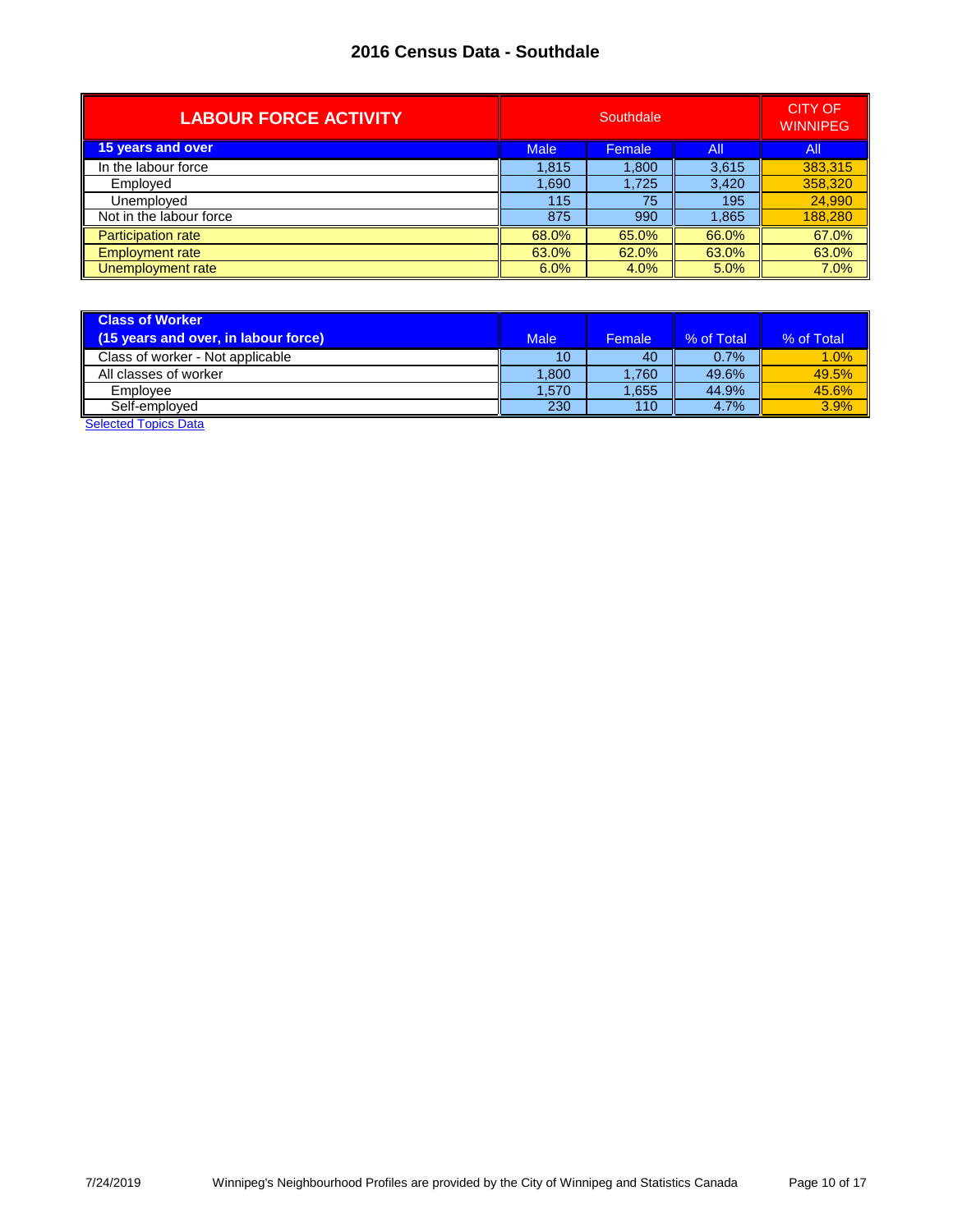| <b>Employment Sectors</b>                           | <b>Number</b> | % of Total | <b>Number</b> | % of Total |
|-----------------------------------------------------|---------------|------------|---------------|------------|
| 62 Health care and social assistance                | 495           | 13.9%      | 55,735        | 14.8%      |
| 44-45 Retail trade                                  | 390           | 10.9%      | 41,905        | 11.2%      |
| 31-33 Manufacturing                                 | 175           | 4.9%       | 32,870        | 8.8%       |
| 61 Educational services                             | 360           | 10.1%      | 31,850        | 8.5%       |
| 72 Accommodation and food services                  | 280           | 7.9%       | 28,600        | 7.6%       |
| 91 Public administration                            | 305           | 8.6%       | 26.930        | 7.2%       |
| 23 Construction                                     | 265           | 7.4%       | 23,535        | 6.3%       |
| 48-49 Transportation and warehousing                | 150           | 4.2%       | 21,325        | 5.7%       |
| 54 Professional, scientific and technical services  | 300           | 8.4%       | 20,515        | 5.5%       |
| 52 Finance and insurance                            | 180           | 5.0%       | 18,110        | 4.8%       |
| 56 Administrative and support, waste management and |               |            |               |            |
| remediation services                                | 65            | 1.8%       | 15,080        | 4.0%       |
| 41 Wholesale trade                                  | 135           | 3.8%       | 13.540        | 3.6%       |
| 71 Arts, entertainment and recreation               | 100           | 2.8%       | 8,495         | 2.3%       |
| 51 Information and cultural industries              | 70            | 2.0%       | 7,950         | 2.1%       |
| 53 Real estate and rental and leasing               | 65            | 1.8%       | 5,640         | 1.5%       |
| 22 Utilities                                        | 80            | 2.2%       | 3,665         | 1.0%       |
| 11 Agriculture, forestry, fishing and hunting       | 25            | 0.7%       | 2,390         | 0.6%       |
| 21 Mining, quarrying, and oil and gas extraction    | 0             | 0.0%       | 625           | 0.2%       |
| 55 Management of companies and enterprises          | 10            | 0.3%       | 500           | 0.1%       |
| 81 Other services (except public administration)    | 115           | 3.2%       | 16,375        | 4.4%       |
| <b>TOTAL</b>                                        | 3,565         | 100.0%     | 375,635       | 100.0%     |

| <b>Place of Work</b>           |             |        |            |            |
|--------------------------------|-------------|--------|------------|------------|
| (15 and over, in labour force) | <b>Male</b> | Female | % of Total | % of Total |
| Usual place of work            | l.355       | .560'  | 85.5%      | 85.8%      |
| No fixed workplace address     | 230         | 70     | 8.8%       | 9.7%       |
| Home                           | 105         | 90     | 5.7%       | 4.1%       |
| Outside Canada                 |             |        | 0.0%       | 0.4%       |

**[Selected Topics Data](http://winnipeg.ca/census/2016/Selected Topics/default.asp)** 

| <b>MAIN MODE OF COMMUTING*</b>           | Southdale                                  |       |        | <b>CITY OF</b><br><b>WINNIPEG</b> |
|------------------------------------------|--------------------------------------------|-------|--------|-----------------------------------|
| 15 years and over, employed labour force | <b>Female</b><br>% of Total<br><b>Male</b> |       |        | % of Total                        |
| Car, truck or van - as a driver          | 1,330                                      | 1,180 | 78.2%  | 70.0%                             |
| Public transit                           | 110                                        | 215   | 10.1%  | 14.9%                             |
| Car, truck or van - as a passenger       | 45                                         | 115   | 5.0%   | 7.4%                              |
| Walk                                     | 55                                         | 85    | 4.4%   | 4.9%                              |
| <b>Bicycle</b>                           | 25                                         | 20    | 1.4%   | 1.8%                              |
| Other method                             | 15                                         | 15    | 0.9%   | 1.0%                              |
| <b>TOTAL</b>                             | 1,580                                      | 1.630 | 100.0% | 100.0%                            |

 $1$  Employed labour force with a usual place of work or no fixed workplace address.

**[Selected Topics Data](http://winnipeg.ca/census/2016/Selected Topics/default.asp)** 

\* Was "MODE OF TRANSPORTATION"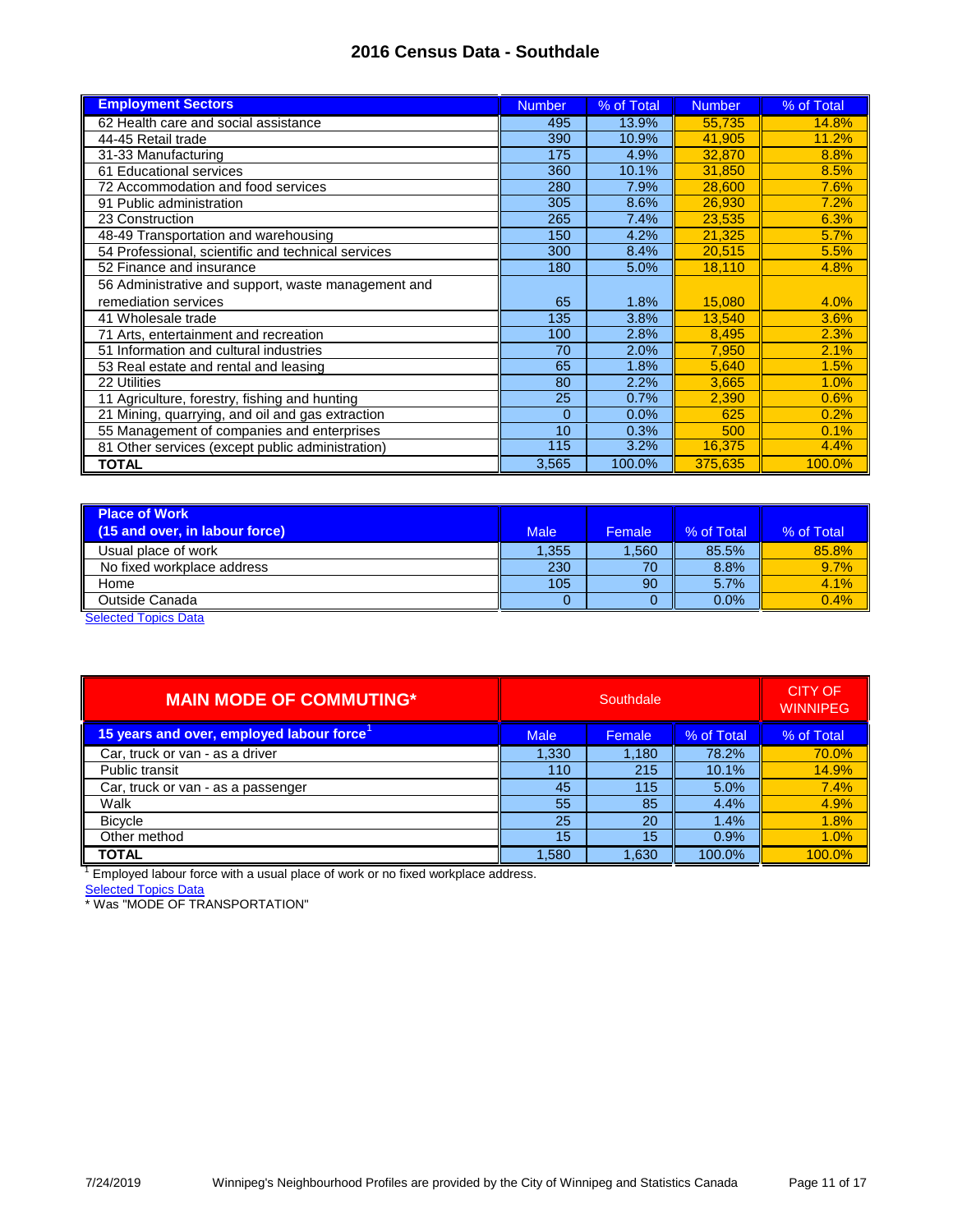| <b>INCOME</b>                                                                                | Southdale   |        |       | <b>CITY OF WINNIPEG</b> |
|----------------------------------------------------------------------------------------------|-------------|--------|-------|-------------------------|
| % Composition of Total Income in 2015<br>15 years and over with income in private households | <b>Male</b> | Female | All   | All                     |
| Employment income %                                                                          | 72.0%       | 71.0%  | 72.0% | 74.0%                   |
| Government transfer payments %                                                               | 8.0%        | 12.0%  | 10.0% | 11.0%                   |
| Other money income %                                                                         | 20.0%       | 17.0%  | 18.0% | 15.0%                   |

| <b>Employment Income in 2015</b> | Male     | Female       | IAII     | All       |
|----------------------------------|----------|--------------|----------|-----------|
| Worked full year, full time      | 1.135    | 875          | 2.015    | 203,700   |
| Average employment income        | \$80.188 | \$61<br>.950 | \$72.154 | \$61.164  |
| Worked part year or part time    | 790      | ,030         | .815     | \$190,785 |

| <b>Individual Income in 2015</b>     | <b>Male</b> | Female   | % of Total | % of Total |
|--------------------------------------|-------------|----------|------------|------------|
| Under \$10,000 (including loss)      | 275         | 370      | 12.2%      | 13.8%      |
| \$10,000 to \$19,999                 | 275         | 470      | 14.1%      | 15.3%      |
| \$20,000 to \$29.999                 | 215         | 280      | 9.4%       | 14.1%      |
| \$30,000 to \$39.999                 | 210         | 320      | 10.1%      | 13.3%      |
| \$40,000 to \$49,999                 | 295         | 305      | 11.4%      | 11.8%      |
| \$50,000 to \$59.999                 | 230         | 260      | 9.3%       | 8.9%       |
| \$60,000 to \$69,999                 | 280         | 185      | 8.8%       | 6.2%       |
| \$70,000 to \$79.999                 | 215         | 125      | 6.5%       | 4.6%       |
| \$80,000 to \$89,999                 | 115         | 110      | 4.3%       | 3.6%       |
| \$90,000 to \$99.999                 | 95          | 85       | 3.4%       | 2.3%       |
| \$100,000 to \$149,999               | 270         | 140      | 7.8%       | 4.2%       |
| \$150,000 and over                   | 100         | 45       | 2.8%       | 1.9%       |
| TOTAL                                | 2,575       | 2,695    | 100.0%     | 100.0%     |
| Average income (Male/Female/All) All | \$59,783    | \$45,088 | \$52,249   | \$44.915   |
| Median income (Male/Female/All) All  | \$50,568    | \$37.321 | \$43,005   | \$35,121   |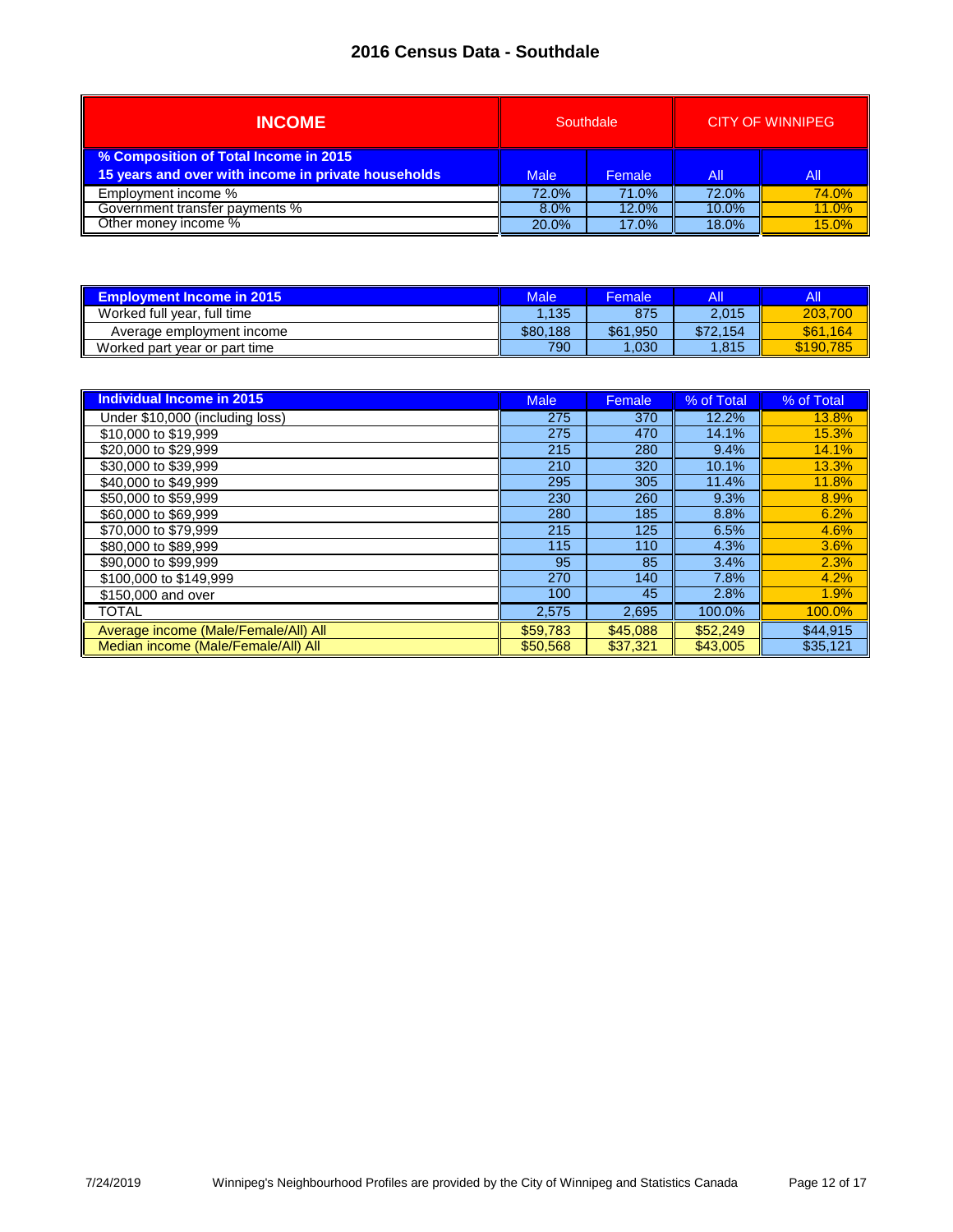| In low income in 2015 based on:<br>low-income measure, after-tax (LIM-AT) |               |            |               |           |
|---------------------------------------------------------------------------|---------------|------------|---------------|-----------|
| low income cut-off, after-tax (LICO-AT)                                   | <b>Number</b> | % of Total | <b>Number</b> | % of Pop. |
| Population in private households                                          | 6,450         | 100.0%     | 690.015       | 100.0%    |
| Less than 18 years                                                        | 1,220         | 18.9%      | 143.700       | 20.8%     |
| Less than 6 years                                                         | 300           | 4.7%       | 47.035        | 6.8%      |
| 18 to 64 years                                                            | 4,025         | 62.4%      | 446.490       | 64.7%     |
| 65 years and over                                                         | 1,205         | 18.7%      | 99,825        | 14.5%     |
| Population by after-tax low-income measure (LIM-AT)                       | 365           | 5.7%       | 109,545       | 15.9%     |
| Less than 18 years                                                        | 120           | 9.8%       | 33,000        | 23.0%     |
| Less than 6 years                                                         | 30            | 10.0%      | 12.175        | 25.9%     |
| 18 to 64 years                                                            | 195           | 4.8%       | 64.395        | 14.4%     |
| 65 years and over                                                         | 45            | 3.7%       | 12,145        | 12.2%     |
| Population by low-income cut-offs, after-tax (LICO-AT)                    | 330           | 5.1%       | 91,415        | 13.2%     |
| Less than 18 years                                                        | 105           | 8.6%       | 25,590        | 17.8%     |
| Less than 6 years                                                         | 25            | 8.3%       | 9.490         | 20.2%     |
| 18 to 64 years                                                            | 195           | 4.8%       | 58,095        | 13.0%     |
| 65 years and over                                                         | 30            | 2.5%       | 7.735         | 7.7%      |

| In low income in 2015 based on:<br>low-income measure, after-tax (LIM-AT) |               |              |               |           |
|---------------------------------------------------------------------------|---------------|--------------|---------------|-----------|
| low income cut-off, after-tax (LICO-AT)                                   | <b>Number</b> | <b>Total</b> | <b>Number</b> | % of Pop. |
| Males in private households                                               | 3,215         | 100.0%       | 338,280       | 100.0%    |
| Less than 18 years                                                        | 665           | 20.7%        | 73,820        | 21.8%     |
| Less than 6 years                                                         | 165           | 5.1%         | 24,420        | 7.2%      |
| 18 to 64 years                                                            | 1,910         | 59.4%        | 220.375       | 65.1%     |
| 65 years and over                                                         | 640           | 19.9%        | 44,080        | 13.0%     |
| Males by low-income measure, after-tax (LIM-AT)                           | 180           | 5.6%         | 52.035        | 15.4%     |
| Less than 18 years                                                        | 80            | 12.0%        | 17.115        | 23.2%     |
| Less than 6 years                                                         | 20            | 12.1%        | 6,490         | 26.6%     |
| 18 to 64 years                                                            | 85            | 4.5%         | 30.630        | 13.9%     |
| 65 years and over                                                         | 25            | 3.9%         | 4.285         | 9.7%      |
| Males by low-income cut-offs, after-tax (LICO-AT)                         | 165           | 5.1%         | 44.090        | 13.0%     |
| Less than 18 years                                                        | 70            | 10.5%        | 13.230        | 17.9%     |
| Less than 6 years                                                         | 15            | 9.1%         | 5.040         | 20.6%     |
| 18 to 64 years                                                            | 75            | 3.9%         | 28,200        | 12.8%     |
| 65 years and over                                                         | 20            | 3.1%         | 2.655         | 6.0%      |

| In low income in 2015 based on:<br>low-income measure, after-tax (LIM-AT)<br>low income cut-off, after-tax (LICO-AT) | <b>Number</b> | Total  | <b>Number</b> | % of Pop. |
|----------------------------------------------------------------------------------------------------------------------|---------------|--------|---------------|-----------|
| Females in private households                                                                                        | 3,240         | 100.0% | 351,740       | 100.0%    |
| Less than 18 years                                                                                                   | 555           | 17.1%  | 69.885        | 19.9%     |
| Less than 6 years                                                                                                    | 135           | 4.2%   | 22.615        | 6.4%      |
| 18 to 64 years                                                                                                       | 2,115         | 65.3%  | 226,115       | 64.3%     |
| 65 years and over                                                                                                    | 570           | 17.6%  | 55,740        | 15.8%     |
| Females by low-income measure, after-tax (LIM-AT)                                                                    | 180           | 5.6%   | 57.510        | 16.4%     |
| Less than 18 years                                                                                                   | 45            | 8.1%   | 15,885        | 22.7%     |
| Less than 6 years                                                                                                    | 15            | 11.1%  | 5.685         | 25.1%     |
| 18 to 64 years                                                                                                       | 115           | 5.4%   | 33.765        | 14.9%     |
| 65 years and over                                                                                                    | 25            | 4.4%   | 7.860         | 14.1%     |
| Females by low-income cut-offs, after-tax (LICO-AT)                                                                  | 170           | 5.2%   | 47.330        | 13.5%     |
| Less than 18 years                                                                                                   | 35            | 6.3%   | 12.355        | 17.7%     |
| Less than 6 years                                                                                                    | 10            | 7.4%   | 4,455         | 19.7%     |
| 18 to 64 years                                                                                                       | 115           | 5.4%   | 29,900        | 13.2%     |
| 65 years and over                                                                                                    | 10            | 1.8%   | 5,075         | 9.1%      |
| <b>Selected Topics Data</b>                                                                                          |               |        |               |           |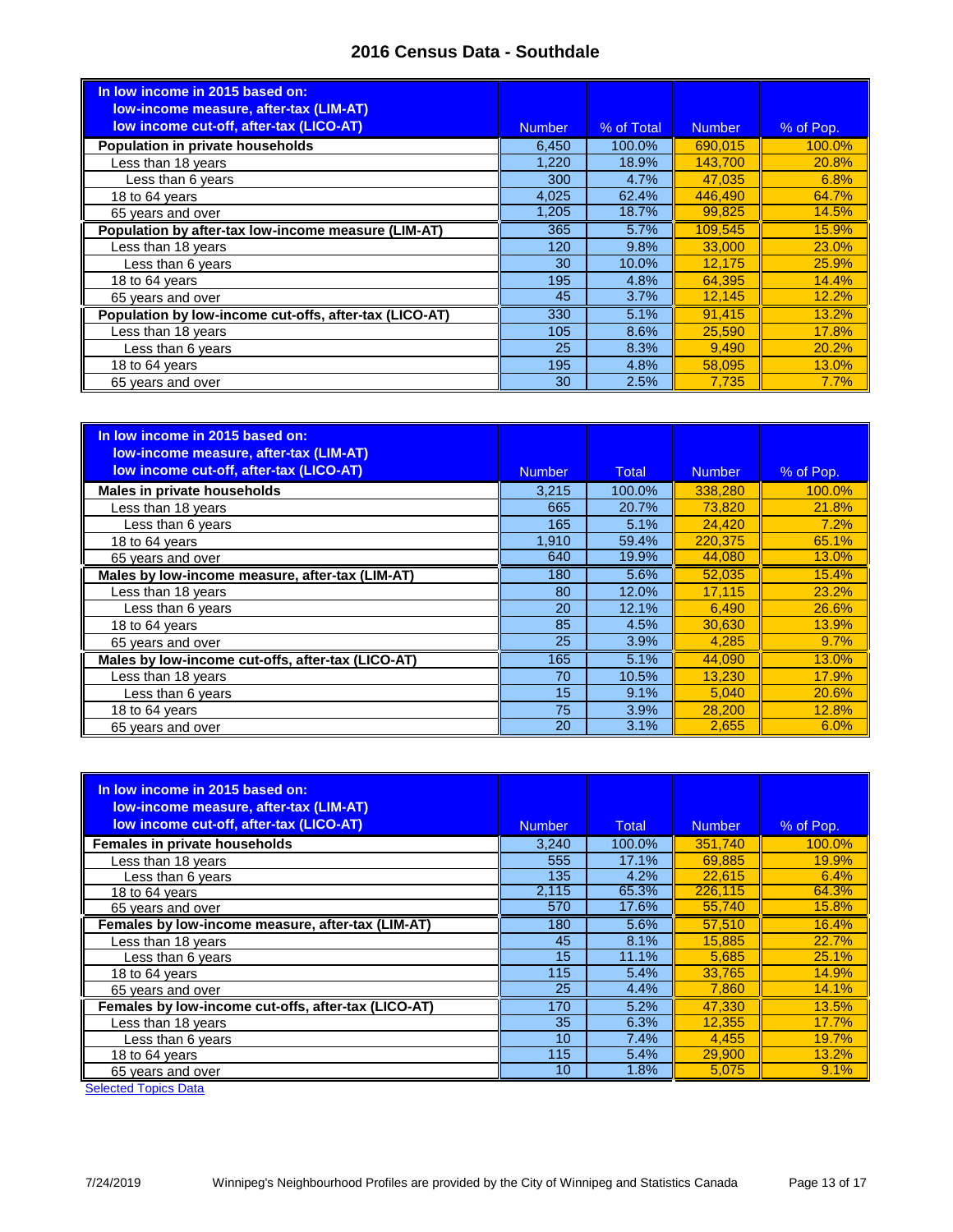| <b>HOUSEHOLDS</b>                       | Southdale       |            | <b>CITY OF WINNIPEG</b> |            |
|-----------------------------------------|-----------------|------------|-------------------------|------------|
| <b>Household Size</b>                   | Number          | % of Total | <b>Number</b>           | % of Total |
| person                                  | 430             | 17.9%      | 84.615                  | 30.1%      |
| 2 persons                               | 895             | 37.2%      | 90,000                  | 32.0%      |
| 3 persons                               | 415             | 17.3%      | 42,625                  | 15.2%      |
| 4 persons                               | 420             | 17.5%      | 38.375                  | 13.7%      |
| 5 or more persons                       | 245             | 10.2%      | 25.430                  | 9.0%       |
| <b>TOTAL</b>                            | 2,405<br>100.0% |            | 281.045                 | 100.0%     |
| Average number of persons per household | 3.0             |            |                         | 3.0        |

| <b>Household Type</b>      | Number | % of Total | <b>Number</b> | % of Total |
|----------------------------|--------|------------|---------------|------------|
| One-family households      | .905   | 78.9%      | 176,950       | 63.0%      |
| Multiple-family households | 45     | 1.9%       | 6.030         | 2.1%       |
| Non-family households      | 465    | 19.3%      | 98.065        | 34.9%      |
| <b>TOTAL</b>               | 2.415  | 100.0%     | 281.045       | $100.0\%$  |

| <b>Household Income in 2015</b> | <b>Number</b> | % of Total | <b>Number</b> | % of Total |
|---------------------------------|---------------|------------|---------------|------------|
| Under \$5,000                   | 15            | 0.6%       | 5,435         | 1.9%       |
| \$5,000 to \$9,999              | $\Omega$      | 0.0%       | 4,915         | 1.7%       |
| \$10,000 to \$14,999            | 15            | 0.6%       | 6,975         | 2.5%       |
| \$15,000 to \$19,999            | 30            | 1.2%       | 9,830         | 3.5%       |
| \$20,000 to \$24,999            | 40            | 1.7%       | 11,820        | 4.2%       |
| \$25,000 to \$29,999            | 50            | 2.1%       | 10,710        | 3.8%       |
| \$30,000 to \$34,999            | 40            | 1.7%       | 11,570        | 4.1%       |
| \$35,000 to \$39,999            | 55            | 2.3%       | 12,925        | 4.6%       |
| \$40,000 to \$44,999            | 125           | 5.2%       | 12,440        | 4.4%       |
| \$45,000 to \$49,999            | 75            | 3.1%       | 12,050        | 4.3%       |
| \$50,000 to \$59,999            | 155           | 6.4%       | 23,375        | 8.3%       |
| \$60,000 to \$69,999            | 165           | 6.9%       | 22,040        | 7.8%       |
| \$70,000 to \$79,999            | 140           | 5.8%       | 19,605        | 7.0%       |
| \$80,000 to \$89,999            | 180           | 7.5%       | 18,325        | 6.5%       |
| \$90,000 to \$99,999            | 150           | 6.2%       | 15,705        | 5.6%       |
| \$100,000 to \$124,999          | 325           | 13.5%      | 29,420        | 10.5%      |
| \$125,000 to \$149,999          | 285           | 11.9%      | 19,665        | 7.0%       |
| \$150,000 to \$199,999          | 330           | 13.7%      | 20,390        | 7.3%       |
| \$200,000 and over              | 230           | 9.6%       | 13,865        | 4.9%       |
| <b>TOTAL</b>                    | 2,405         | 100%       | 281,060       | 100.0%     |
| Average household income        | \$114,111     |            |               | \$86,920   |
| Median household income         |               | \$96,678   |               | \$68,331   |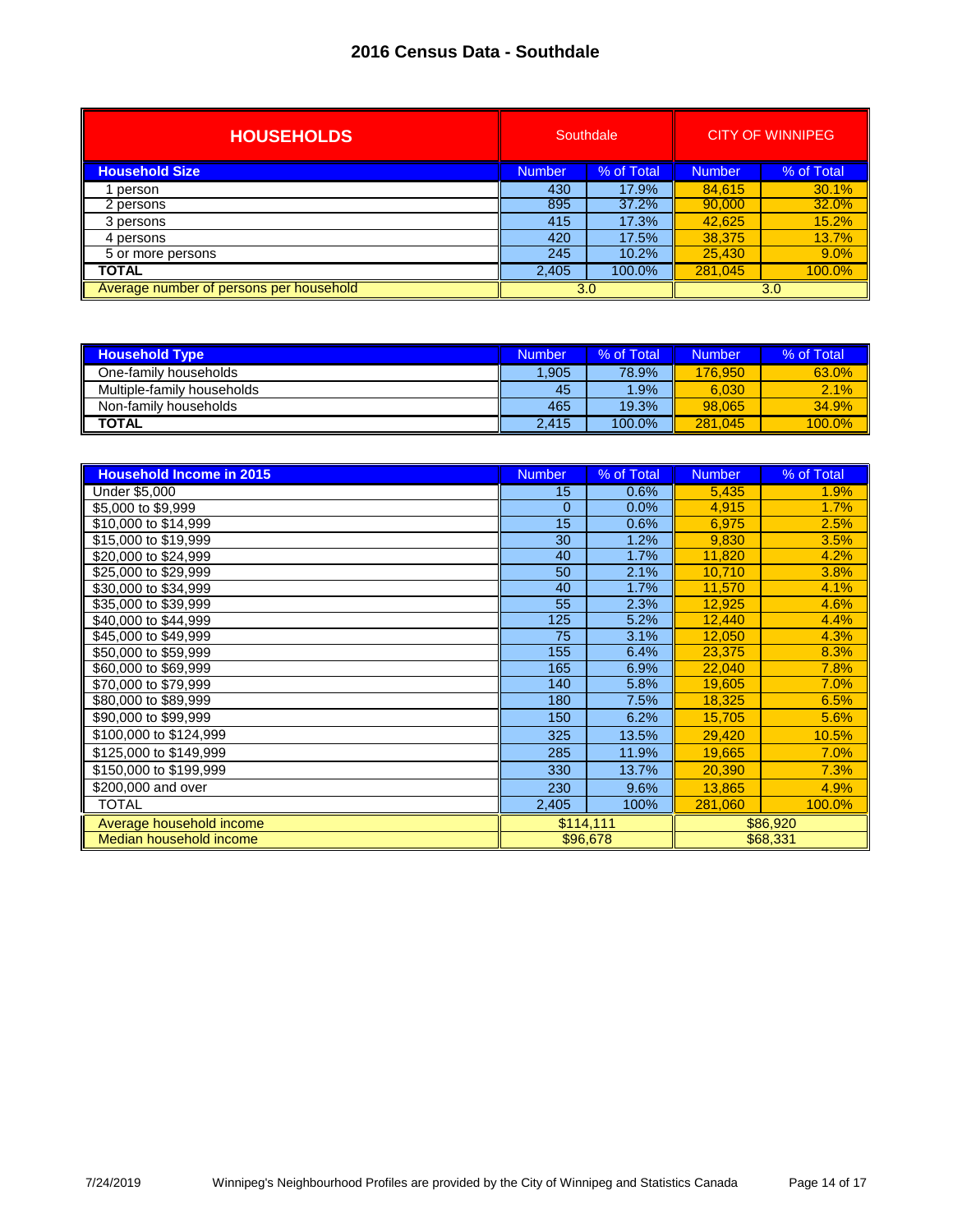| <b>CENSUS FAMILIES</b>                      | Southdale     |            |         | <b>CITY OF WINNIPEG</b> |
|---------------------------------------------|---------------|------------|---------|-------------------------|
| <b>Census Family Size</b>                   | <b>Number</b> | % of Total | Number  | % of Total              |
| 2 person                                    | 985           | 49.5%      | 92.130  | 48.7%                   |
| 3 persons                                   | 405           | 20.4%      | 42,130  | 22.2%                   |
| 4 persons                                   | 400           | 20.1%      | 37,560  | 19.8%                   |
| 5 or more persons                           | 200           | 10.1%      | 17.535  | 9.3%                    |
| <b>TOTAL</b>                                | 1.990         | 100.0%     | 189.355 | 100.0%                  |
| Average number of persons per census family |               | 3.0        |         | 3.0                     |

| <b>Census Family Structure</b> | Number | % of Total | <b>Number</b> | % of Total |
|--------------------------------|--------|------------|---------------|------------|
| Couples with children          | 900    | 45.1%      | 83.585        | 44.1%      |
| Couples without children       | 830    | 41.6%      | 70.750        | 37.4%      |
| One parent - female            | 200    | $10.0\%$   | 27.705        | 14.6%      |
| One parent - male              | 65     | 3.3%       | 7.320         | 3.9%       |
| <b>TOTAL</b>                   | .995   | 100.0%     | 189.360       | 100.0%     |

| <b>Census Families with Children</b> | <b>Number</b> | % of Total | <b>Number</b> | % of Total |
|--------------------------------------|---------------|------------|---------------|------------|
| With one child                       | 495           | 42.5%      | 54.035        | 45.6%      |
| With two children                    | 445           | 38.2%      | 44.255        | 37.3%      |
| With three or more children          | 225           | 19.3%      | 20.315        | 17.1%      |
| <b>TOTAL</b>                         | .165          | 100.0%     | 118,605       | 100.0%     |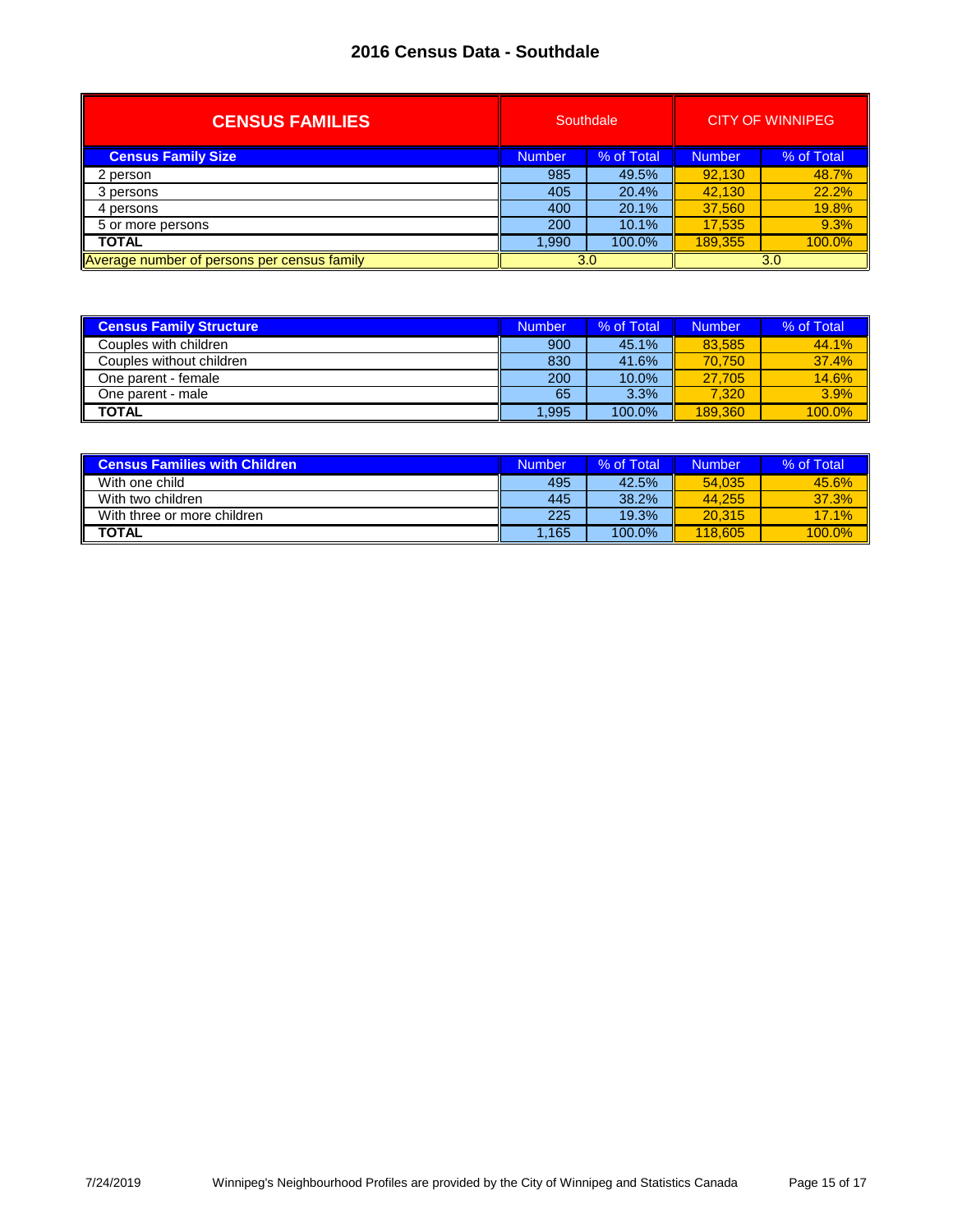| <b>DWELLINGS</b>                                     | Southdale     | <b>CITY OF WINNIPEG</b> |
|------------------------------------------------------|---------------|-------------------------|
| <b>Type of Dwelling</b>                              | <b>Number</b> | <b>Number</b>           |
| Single-detached house                                | 1.865         | 166.955                 |
| Semi-detached house                                  | 65            | 10,675                  |
| Row house                                            | 75            | 10.105                  |
| Apartment, duplex                                    |               | 4.855                   |
| Apartment, building that has five or more storeys    |               | 36,865                  |
| Apartment, building that has fewer than five storeys | 405           | 50,665                  |
| Other single-attached house                          |               | 315                     |
| Movable dwelling                                     |               | 605                     |
| <b>TOTAL OCCUPIED PRIVATE DWELLINGS</b>              | 2,410         | 281.040                 |
| Average number of rooms                              | 7.0           | 6.0                     |

| <b>Dwelling Tenure</b> | <b>Number</b> |        | <b>Number</b> |           |
|------------------------|---------------|--------|---------------|-----------|
| Owned                  | .880          | 78.0%  | 182.395       | 64.9%     |
| Rented                 | 530           | 22.0%  | 98.655        | 35.1%     |
| <b>TOTAL</b>           | 2.410         | 100.0% | 281.050       | $100.0\%$ |

| <b>Dwelling Condition</b>                        | <b>Number</b> |        | Number  |           |
|--------------------------------------------------|---------------|--------|---------|-----------|
| Only regular maintenance or minor repairs needed | 2.310         | 95.7%  | 259.035 | 92.2%     |
| In need of major repairs                         | 105           | 4.3%   | 22,010  | 7.8%      |
| <b>TOTAL</b>                                     | 2.415         | 100.0% | 281.045 | $100.0\%$ |

**[Selected Topics Data](http://winnipeg.ca/census/2016/Selected Topics/default.asp)** 

| <b>Period of Construction</b> | Number |        | Number  |        |
|-------------------------------|--------|--------|---------|--------|
| 1960 or before                | 70     | 2.9%   | 97.100  | 34.5%  |
| 1961 to 1980                  | 1,740  | 71.9%  | 93,635  | 33.3%  |
| 1981 to 1990                  | 355    | 14.7%  | 36,085  | 12.8%  |
| 1991 to 2000                  | 235    | 9.7%   | 17.865  | 6.4%   |
| 2001 to 2005                  | 10     | 0.4%   | 8,715   | 3.1%   |
| 2006 to 2010                  | 10     | 0.4%   | 12.185  | 4.3%   |
| 2011 to 2016                  | 0      | 0.0%   | 15.460  | 5.5%   |
| <b>TOTAL</b>                  | 2,420  | 100.0% | 281.045 | 100.0% |

| <b>Dwelling Costs</b>                              | <b>Number</b> |        | <b>Number</b> |        |
|----------------------------------------------------|---------------|--------|---------------|--------|
| Tenant-occupied non-farm, non-reserve dwellings    | 530           | 22.0%  | 98,650        | 35.1%  |
| Tenant-occupied households spending 30% or more of |               |        |               |        |
| household income on shelter                        | 127           | 24.0%  | 39,460        | 40.0%  |
| Average gross rent                                 | \$1,067       |        | \$938         |        |
| Owner-occupied non-farm, non-reserve dwellings     | 1.880         | 78.0%  | 182,380       | 64.9%  |
| Owner-occupied households spending 30% or more of  |               |        |               |        |
| household income on shelter                        | 132           | 7.0%   | 21,886        | 12.0%  |
| Average value of dwelling                          | \$383,172     |        | \$317,516     |        |
| Average owner major payment                        | \$1,168       |        | \$1,158       |        |
| <b>TOTAL</b>                                       | 2.410         | 100.0% | 281.030       | 100.0% |